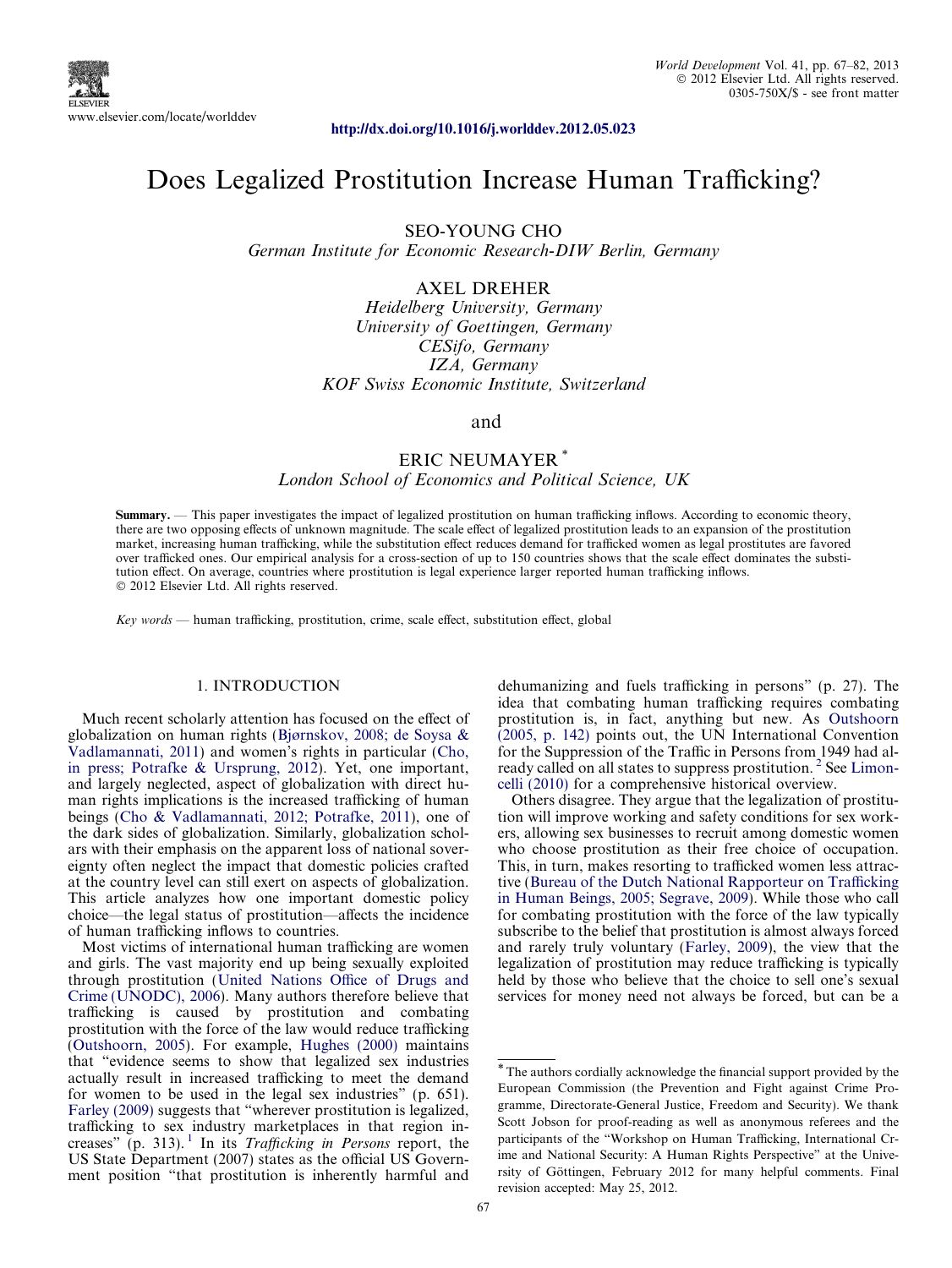voluntary occupational choice. See [Limoncelli \(2009\)](#page-11-0) who discusses both sides of this debate.

In this article, we argue that theoretically the legalization of prostitution has two contradictory effects on the incidence of trafficking, a substitution effect away from trafficking and a scale effect increasing trafficking. Which of these effects dominate in reality, and whether legalization is therefore likely to increase or decrease trafficking, is an empirical question. The extant qualitative literature contains many strongly held views and beliefs, sometimes based on anecdotal evidence, but little in terms of systematic and rigorous research. We know of only two quantitative studies which have tried to answer this empirical question. <sup>3</sup> In their main estimations, [Akee, Bedi, Basu,](#page-11-0) [and Chau \(2010\)](#page-11-0) find that prostitution laws have no effect on whether there is any reported incidence of trafficking between two country pairs in a global cross-sectional dyad country sample. They do find a negative effect of legalized prostitution on human trafficking in two of their three sets of instrumental variable estimations (prostitution law is not the variable instrumented for), but this result is due to sample selection effects since the inclusion of settler mortality rates as an instrument leads to the loss of almost half of their observations, most likely in a non-random way. [Jakobsson and Kots](#page-11-0)[adam \(in press\)](#page-11-0), on the other hand, find a positive effect of legalized prostitution on human trafficking in a cross-sectional monadic dataset of 31 European countries.

Our empirical analysis differs from these existing studies. [Jakobsson and Kotsadam's \(in press\)](#page-11-0) study is similar to ours in that we also analyze human trafficking at the monadic country level. However, in contrast to their study, we use a global sample consisting of up to 150 countries. European countries are only a sub-sample of relevant destination countries for human trafficking. Not only are there other developed target countries such as the United States, Canada, Japan, Australia, and New Zealand, but also several non-OECD countries such as China, Pakistan, Turkey, Thailand, and some Arab countries, all of which are important destination countries as well. This begs the question whether [Jakobsson](#page-11-0) [and Kotsadam's \(in press\)](#page-11-0) finding can be generalized or is confined to Europe.

Despite our sample being global like [Akee, Bedi,](#page-11-0) et [al.'s](#page-11-0)  $(2010)$  study, we do not attempt to estimate the incidence of trafficking at the bilateral (dyadic) country level like they do. Dyadic studies only outperform monadic studies such as ours if the data quality at the dyadic level is sufficiently high. We contend that this does not hold for human trafficking. As will be explained further below, even at the monadic level the quality of data is relatively low. It is much worse at the bilateral level. With this in mind, one price that [Akee, Bedi,](#page-11-0) et al. [\(2010\)](#page-11-0) pay for moving to the dyadic level is the loss of all information on the intensity of trafficking—their dependent variable is a dichotomous one, i.e., whether trafficking between a country pair exists or not. This loss of information may well represent one reason why [Akee, Bedi,](#page-11-0) et al. [\(2010\)](#page-11-0) find no effect of prostitution laws on human trafficking in their main estimations.

The remainder of this article is structured as follows. In Section 2, we discuss what economic theory can tell us about the effects of legalizing prostitution on the incidence of human trafficking. Contrary to [Jakobsson and Kotsadam \(in press\)](#page-11-0), who suggest an unambiguously positive effect, we show that the effect is theoretically indeterminate because the substitution effect and the scale effect work in opposite directions. Therefore, being an essentially empirical question, we are keen to construct a global dataset. We exploit a measure of the reported intensity of human trafficking flows into the country under observation on a scale of 0–5. This measure and our research design are described in Section 3, while Section 4 presents the results. We find that countries with legalized prostitution have a statistically significantly larger reported incidence of human trafficking inflows. This holds true regardless of the model we use to estimate the equations and the variables we control for in the analysis. Also, the main finding is not dominated by trafficking to a particular region of the world.

#### 2. THEORY

In this section, we discuss what economic theory suggests regarding the effect of the legalization of prostitution on trafficking. [Akee, Bedi,](#page-11-0) et al. (2010) provide an excellent gametheoretic analysis on the effects of anti-trafficking law enforcement in source and destination countries between such country pairs. However, their analysis tells us nothing about the effect of the legalization of prostitution in itself. This is because contrary to [Akee, Bedi,](#page-11-0) et al.'s (2010) implicit underlying assumption, the legalization of prostitution is not equal to laxer enforcement of anti-trafficking laws and, conversely, the fact that prostitution is illegal does not imply stricter anti-trafficking enforcement. Human trafficking always remains illegal even if prostitution becomes legal. Moreover, by erroneously equating the legal status of prostitution with different levels of law enforcement with respect to human trafficking, [Akee, Bedi,](#page-11-0) et al. (2010) overlook other demand and supply effects that the legalization of prostitution may have on human trafficking. [Jakobsson and Kotsadam's \(in press\)](#page-11-0) paper is closer to our theoretical analysis in this regard as they directly focus on the supply and demand effects of legalizing prostitution. However, they only take into account the scale effect, i.e., the expansion of prostitution markets after legalization. As we will show below, there is an opposing substitution effect replacing illegal, forced prostitution with voluntary, legal prostitution, making the overall effect indeterminate.

Our discussion is gender-neutral, referring to individuals, persons and prostitutes in general, rather than female prostitutes. This is because the theoretical arguments, in principle, equally apply to boys and, possibly, men, also trafficked into the sex industry. We are, of course, under no illusion that the overwhelming majority of individuals affected by trafficking are in fact girls and women.

A theoretical analysis of the effect of the legality of prostitution on international human trafficking is rendered complicated by the fact that, as [Edlund and Korn \(2002\)](#page-11-0) point out, not all prostitution is the same. Street prostitution differs from prostitution in brothels, bars and clubs, which also differs from prostitution offered by call girls (and boys) and escort agencies. Differences include, but are not limited to, the types of services rendered, numbers of clients served, types of clients served, sizes of payments, and also the share of illegally trafficked prostitutes working in each market segment. For simplicity, we will avoid such complications by assuming that there is one single market for prostitution.

Let us assume a situation in which prostitution is entirely illegal in a country and those engaging in prostitution—i.e., sex workers, their pimps, and clients—are prosecuted, if caught. As with other illegal markets, e.g., the market for classified drugs or endangered species, illegality does not eradicate the market, given that there is strong demand from clients on the one hand, and the willingness to supply prostitution services on the other hand. <sup>4</sup> The equilibrium quantity of prostitution will be a function of supply and demand, just as in any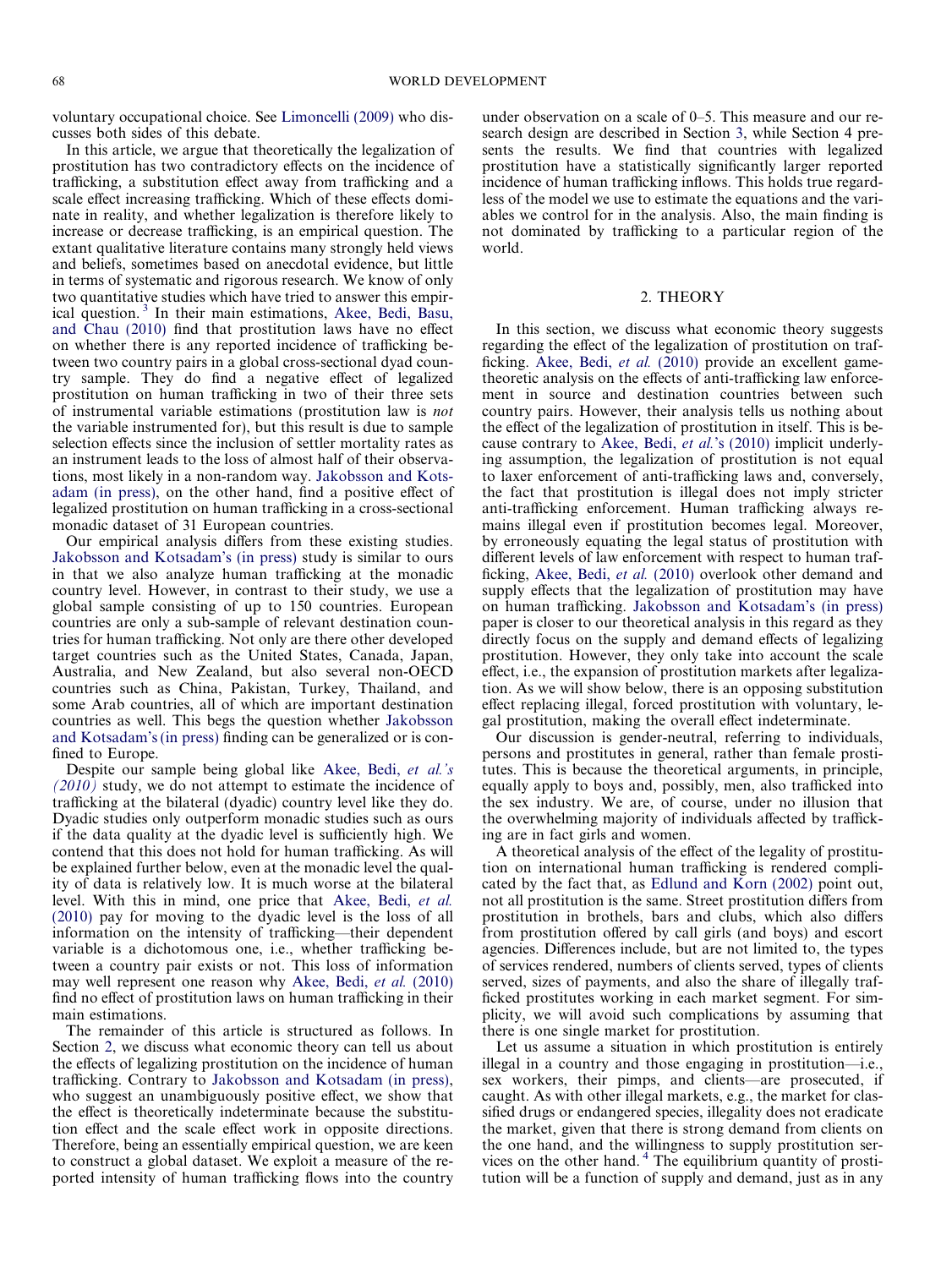other market. A commonly recognized stylized fact is that despite working conditions that many would regard as exploitative, wages earned by prostitutes tend to be high relative to their human capital endowments such as education and skills, <sup>5</sup> and therefore relative to the wages they could earn outside prostitution. <sup>6</sup> This has been explained by factors such as compensation for social stigma<sup>7</sup> and exclusion, risky and unattractive working conditions, and forgone marriage benefits [\(Cameron, 2002; Edlund & Korn, 2002; Giusta, Di Tomm](#page-11-0)[aso, & Strøm, 2009](#page-11-0)). Another reason, we suggest, is the compensation for allowing random and often previously unknown clients to infiltrate private and intimate spheres. Importantly, there will be a wage premium, all other things being equal, if prostitution is illegal compared to a situation in which prostitution is legal, since sex workers (and their pimps) need to be additionally compensated for the risk of prosecution. This is similar to the price premium for banned goods like drugs [\(Miron, 2003; Miron & Zwiebel, 1991](#page-11-0)).

What will be the effect of legalizing prostitution on the demand, supply, and thus equilibrium quantity of prostitution? Starting with the demand effect, some clients will be deterred from consuming commercial sex services if prostitution is illegal and they expect that there is a reasonable probability of being prosecuted, as this raises the costs of engaging in such activities. Legalizing prostitution will therefore almost invariably increase demand for prostitution.<sup>8</sup> Concerning supply, legalizing prostitution will induce some potential sex workers (or their pimps) to enter the market, namely those who were deterred from offering such services by the threat of prosecution and for whom the pay premium that arose from the illegality of prostitution represented insufficient compensation i.e., the risk of prosecution creates costs that are not easily expressed in monetary terms and can therefore not be compensated for with a higher wage. One might conjecture that supply could also decrease given that the state will want to raise taxes from legalized prostitution, whereas illegal prostitution, by definition, does not entail payment of taxes. However, this is not the case. Those unwilling or unable to operate legally (including meeting the legal obligation to pay taxes), can continue to operate illegally. Before, their business was illegal because prostitution was illegal; now their business is illegal due to their tax evasion in the shadow economy. Supply could only decrease under the assumption that the state prosecutes tax evasion more vigorously than it prosecuted illegal prostitution before, which, we believe, will not be the case. <sup>9</sup> As is the case with demand, supply will therefore increase as well. With demand and supply both increasing, the equilibrium quantity of prostitution will be higher in the legalized regime compared to the situation where prostitution is illegal.

If the scale of prostitution becomes larger once it is rendered legal, will the incidence of human trafficking also increase? The increased equilibrium quantity of prostitution will, for a constant share of trafficked prostitutes among all prostitutes, exert an increasing scale effect on the incidence of international traf-<br>ficking for prostitution purposes.<sup>10</sup> This is the effect [Jakobs](#page-11-0)[son and Kotsadam \(in press\)](#page-11-0) take into account. It is only part of the whole story, however. The full answer to the question depends on what happens to the composition of prostitutes and whether any substitution effect away from trafficked prostitutes (toward domestic prostitutes or foreign prostitutes legally residing and working in the country) is stronger than the scale effect. Under conditions of illegality, a certain share of prostitutes will consist of trafficked individuals, given the difficulties in recruiting individuals willing to voluntarily work in such an illegal market.<sup>11</sup> This share of trafficked prostitutes is likely to fall after legalization. Sex businesses wishing to take advantage of the legality of prostitution (instead of remaining illegal) would want to recruit more national citizens or foreigners legally residing with a work permit in the country since employing trafficked foreign prostitutes (or, for that matter, illegally residing foreign prostitutes that were not trafficked) endangers their newly achieved legal status. $12$ 

However, the legalization of prostitution will not reduce the share of trafficked prostitutes to zero. First, there may be insufficient supply among domestic or legally residing foreign individuals, given the risky and unattractive nature of prostitution which persists even after legalization. Second, trafficked individuals are significantly more vulnerable and exposed to the demands of their pimps, which makes their continued employment attractive to some extent. For example, a greater portion of their earnings can be extracted, making their pimps' business more lucrative than operating with legal prostitutes. Third, clients might have preferences for "exotic" sex workers from geographically remote places whose nationals are unlikely to have legal rights to reside in the country.

There is consequently a substitution effect away from illegally trafficked prostitutes (as well as illegally residing nontrafficked prostitutes) to legally residing prostitutes, but just how strong this substitution effect is remains an empirical matter. In sum, the effect of legalization of prostitution on the international trafficking of human beings is theoretically indeterminate as the two effects, with unknown magnitudes, work in opposite directions. We therefore now turn to our empirical analysis to shed light on whether, on average, the substitution effect or the scale (quantity) effect dominates.

#### 3. RESEARCH DESIGN

#### (a) Data on human trafficking and prostitution laws

One of the biggest challenges of doing research on human trafficking is the scarcity of reliable and comparable data. Human trafficking is a clandestine, criminal activity, with those being trafficked and involved in such activities being part of "hidden populations" ([Tyldum & Brunovskis, 2005\)](#page-12-0). Therefore, the true number of human trafficking victims is unknown ([Belser, de Cock, & Mehran, 2005](#page-11-0)). Currently, existing data available across countries—although reflecting fragmented information only—can be divided into three categories: characteristics of victims, trafficking routes, and country reports ([Kangaspunta, 2003](#page-11-0)). Extensive data on victims have been collected by the International Organization for Migration (IOM) and utilized for micro-analyses on the characteristics of human trafficking [\(Di Tommaso, Shima,](#page-11-0) [Strøm, & Bettio, 2009; Mahmoud & Trebesch, 2010](#page-11-0)). The reports by the United Nations Office on Drugs and Crime ([UNODC, 2006, 2009\)](#page-12-0), the [US Department of State \(2001–](#page-12-0) [2011\)](#page-12-0) and the [Protection Project \(2002\)](#page-11-0) provide information on trafficking routes; some of them being utilized in recent gravity analyses on human trafficking ([Akee, Basu, Chau,](#page-11-0) [& Khamis, 2010; Akee, Bedi,](#page-11-0) et al., 2010).

Among the currently available sources, the aforementioned Report on Trafficking in Persons: Global Patterns ([UNODC,](#page-12-0) [2006](#page-12-0)) has also collected and presented data on incidences of human trafficking at the country level; therefore the utilization of this report best serves the purpose of our study. The UN-ODC Report provides cross-country information on the reported incidence of human trafficking in 161 countries, measuring trafficking flows on a six-point scale. To the best of our knowledge, this report is the only source with compara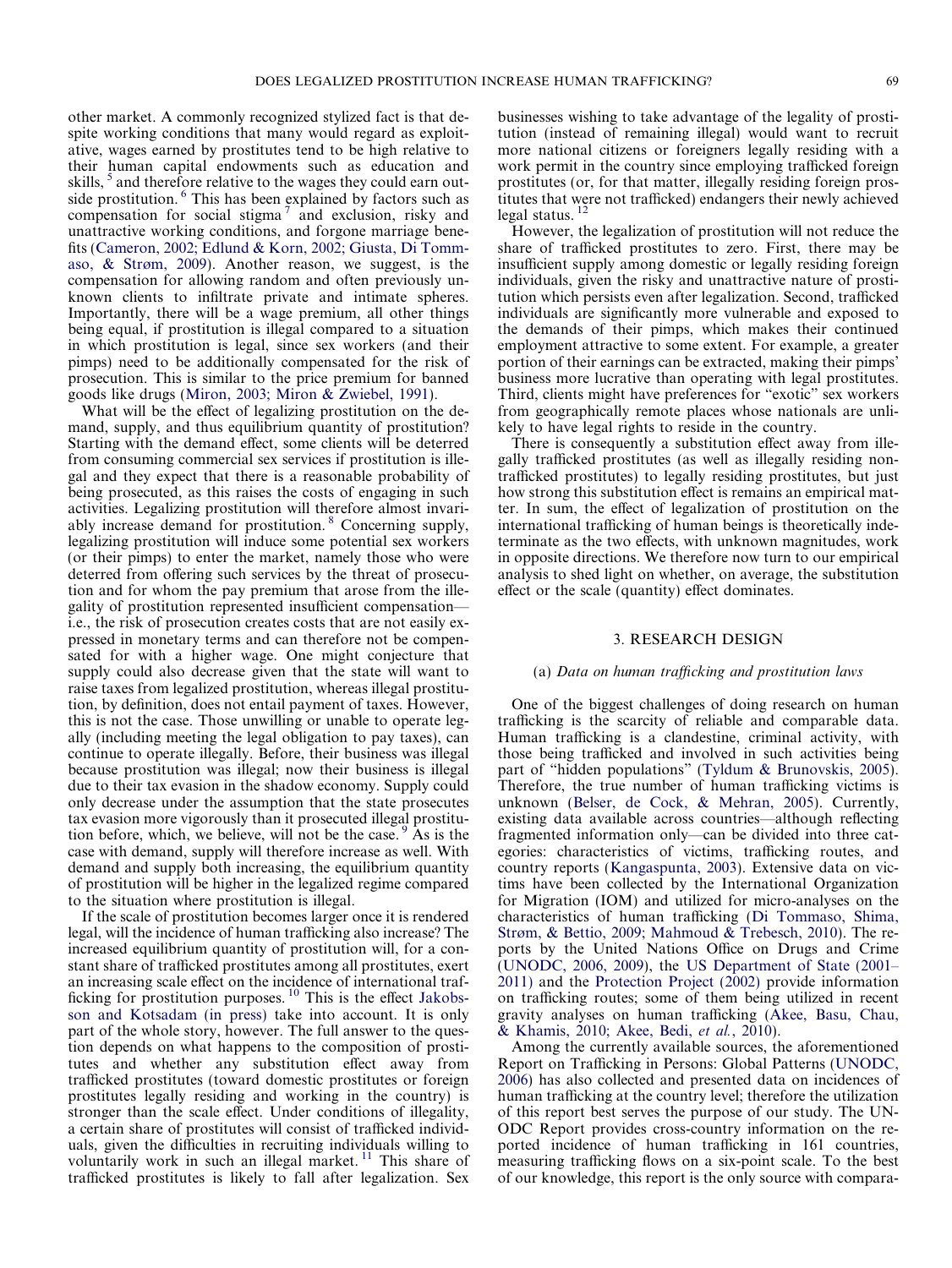ble data across countries and covering most countries in the world, which also differentiates between the intensity levels of human trafficking inflows. Our empirical analysis is based on the UNODC data given that we want to test the impact of prostitution laws on the degree of human trafficking.

Our dependent variable ( $Trafficking$ ) captures the incidence of human trafficking into a country, taken from the Index on Incidence of Reporting of Destination Countries provided by the UNODC Report. The Index has ordinal scores ranging from 0 to 5; 0 indicates no reported inflow of human trafficking and 5 implies very high reported inflows (see Appendix A for more details). The Index was constructed based on the Global Programme against Trafficking in Human Beings (GPAT) Database, which includes reviews on publications by 113 institutions reporting incidences of human trafficking in 161 countries over the 1996–2003 period. Cases reported by these institutions were collected in the GPAT Trafficking Database and used to determine the scores on the incidence of human trafficking in countries of destination, origin, and transit, respectively. The 113 institutions represent major informational sources on human trafficking and consist of international organizations (32%), governmental institutions  $(27\%)$ , research institutes  $(18\%)$ , NGOs  $(18\%)$ , and the media (5%) [\(UNODC, 2006, p. 112\)](#page-12-0). The Index has some limitations. First, it uses cross-sectional aggregated information from the collection period of 1996–2003—therefore a panel analysis controlling for unobserved country and time effects is not possible. Second, the geographical distribution of the source institutions is biased toward Western Europe (29%) and North America  $(18\%)$ ,  $^{13}$  suggesting that the data collected might lead to an overestimation of human trafficking incidences in these regions relative to other regions due to reporting biases. In absolute terms, such reporting biases are likely to underestimate the incidence of trafficking in countries outside Western Europe and North America. We try to reduce the problem by controlling for regional effects in our estimation. The countries in each category (score) of the index are listed in Appendix B. The main limitation of the UNODC data however is that reporting will arguably depend on the quality of institutions, judicial and police effectiveness, in particular, but also on how aware the international community is about trafficking problems in a particular country. However, a fair share of the information the UNODC data covers comes from research institutes (18%), NGOs (18%), and the media (5%), mitigating the problem of using official sources—the problem that other existing data such as crime statistics confront more severely.

Our dependent variable thus does not reflect actual trafficking flows, and needs to be interpreted cautiously. <sup>14</sup> Rather than being interested in actual absolute numbers, our analysis focuses on the effect of legal prostitution on trafficking flows. To the extent that—controlling for the substantial number of variables we employ below—the degree of distortions in reported trafficking intensities is not correlated with whether or not prostitution is legal, the low quality of data will not bias our coefficient estimates, but will only make it less likely the coefficients are statistically significant. While probably not sharply distinguishing between different degrees of the crime, the indicator is arguably positively correlated with actual cases of trafficking, so the index remains meaningful. To mitigate the problem that the ordered categories of our dependent variable may not capture true differences among destination countries, we also constructed a binary dependent variable which is one for medium, high, and very high inflows, and estimated the regression with probit rather than ordered probit. Our results are unchanged. Still, the results should be interpreted with caution.

Our main independent variable of interest is Legalized Prostitution, which indicates the legal status of prostitution. Following [Outshoorn's \(2004\)](#page-11-0) typology on prostitution regimes, we construct two dummy variables indicating: (1) whether or not prostitution is legally allowed,  $15$  being 1 in this case and 0 otherwise; (2) whether or not third-party involvement (such as brothel operation) is additionally legally allowed, being 1 in the case that brothels/pimping are legal and 0 otherwise.<sup>16</sup> In our analysis, we focus on the effects of the former—legalized prostitution—while the latter is employed to test whether the additional legality of brothels creates an additional effect. The source data cover annual variations in prostitution legis-<br>lation in each country from 1995<sup>17</sup> to 2003, but there is very little change over time in most countries and variance in the Legalized Prostitution variable is dominated by cross-country variation. The coding is based on information from the Country Report on Human Rights Practice ( [US Department of](#page-12-0) [State, 1999–2008\)](#page-12-0) and country reports on progress in women's rights submitted to the Committee on the Elimination of Discrimination against Women (CEDAW Committee).<sup>18</sup> [Figure C1](#page-13-0) contained in Appendix C shows the distribution of the legal status of prostitution in the world.

#### (b) Estimation strategy

Our regressions are based on cross-section data, with reported inflows of human trafficking referring to the 1996– 2003 period. We include as many countries as possible given the availability of data for the dependent and the Legalized Prostitution variables. We therefore impute the missing data on the control variables. Specifically, we impute continuous control variables using multivariate normal regression, with 20 imputations, while the democracy dummy is imputed with logistic regression.<sup>19</sup> As will be shown in [Table 1,](#page-4-0) our results do not depend on whether or not we impute these data prior to estimation. While striving to include all relevant country observations, we nevertheless exclude low-income countries from the sample, as defined by the [World Bank \(2010\).](#page-12-0) Trafficking for the purpose of sexual exploitation requires that clients in a potential destination country have sufficient purchasing power to pay for such services, as well as requiring domestic supply to be somewhat constrained. Neither of these pre-conditions is likely to hold in low-income countries: domestic clients are too poor to be attractive clients for potential traffickers and the widespread poverty among the domestic population ensures that there is no shortage of domestic supply. Low-income countries are therefore arguably outside the relevant sample population. <sup>20</sup>

Our estimation equations take the following form:

$$
y_i = \alpha + \beta_1 \text{Prostitution}_i + \beta_2' X_i + \beta_3 \text{Region}_i + \varepsilon_i,
$$
\n(1)

where  $y_i$  represents the reported degree of human trafficking inflows in country  $i$ , and *Prostitution* $i$  is our dummy variable indicating whether or not prostitution is legal.  $X_i$  is the vector of explanatory variables, and  $\varepsilon_i$  is the idiosyncratic error term. Given the cross-sectional nature of our dataset, we cannot control for unobserved country heterogeneity by including country fixed effects. Nor can we find a suitable and valid instrument that would be partially correlated with our Legalized Prostitution variable, but uncorrelated with unobserved country heterogeneity. To mitigate any bias this might introduce, and in order to capture at least some heterogeneity across groups of countries, we include regional fixed effects instead, denoted as  $Region<sub>i</sub><sup>[21]</sup>$  In all regressions, we use robust standard errors. The dependent variable is categorical and ordinal. We therefore use ordered probit to estimate the main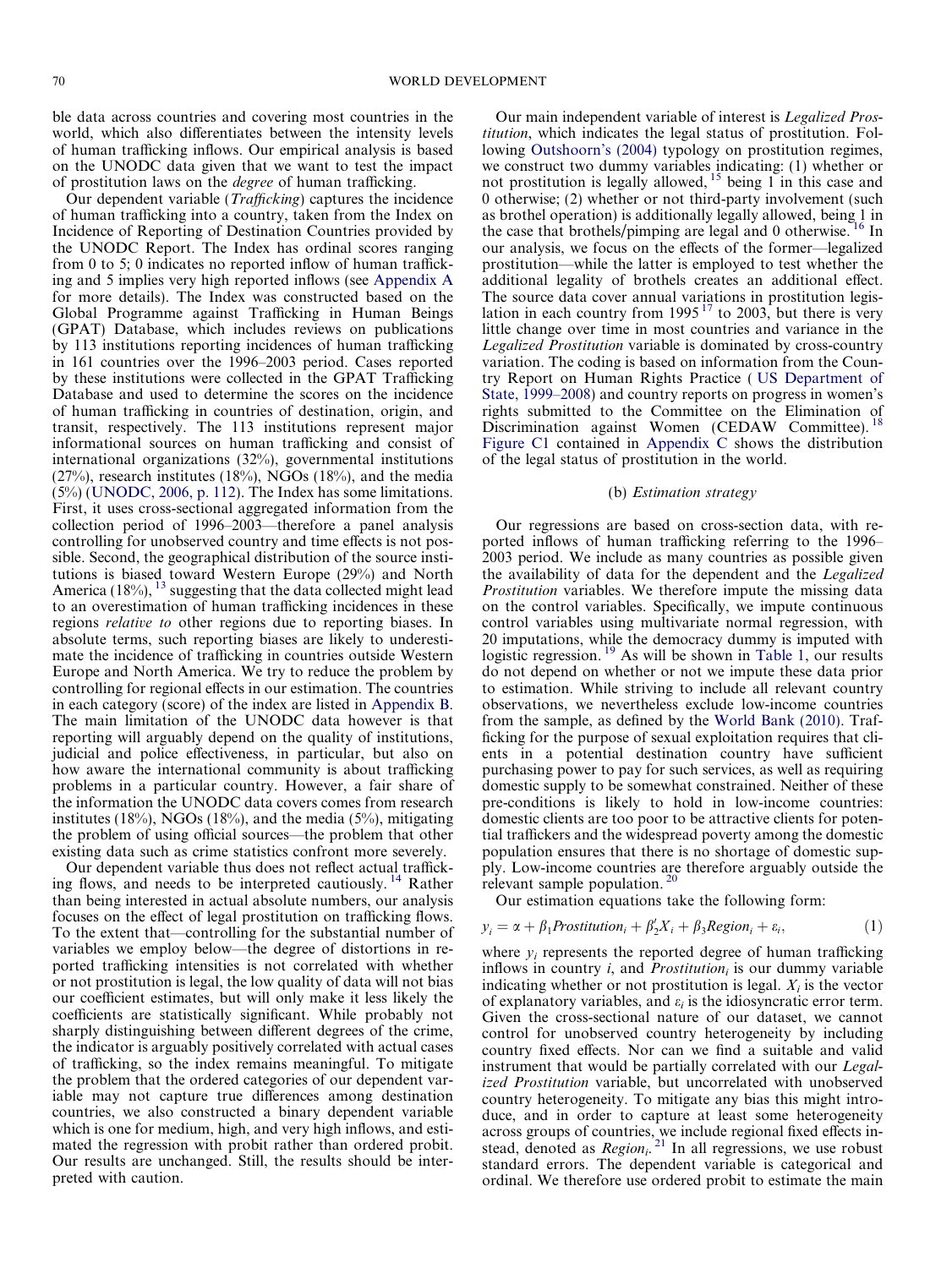<span id="page-4-0"></span>

|                          | (1)                   | (2)                   | (3)          | (4)                   | (5)             | (6)                   | (7)                   | (8)         |
|--------------------------|-----------------------|-----------------------|--------------|-----------------------|-----------------|-----------------------|-----------------------|-------------|
| Legal prostitution dummy | $0.665***$            | $0.612***$            |              | 0.322                 | $0.948*$        | $0.625$ <sup>**</sup> | $0.694$ **            | $0.662***$  |
|                          | (2.38)                | (2.18)                |              | (1.45)                | (1.83)          | (2.61)                | (2.47)                | (2.74)      |
| Legal brothels dummy     |                       | 0.555                 | $0.689*$     |                       |                 |                       |                       |             |
|                          |                       | (1.60)                | (1.95)       |                       |                 |                       |                       |             |
| Rule of law              | $-0.555$ <sup>*</sup> | $-0.547$ <sup>*</sup> | $-0.361$     | $-0.322$              | $-0.827$        | $-0.559$ **           | $-0.536^{*}$          | $-0.546$ ** |
|                          | (1.86)                | (1.83)                | (1.42)       | (1.41)                | (1.45)          | (2.13)                | (1.75)                | (1.99)      |
| (log) population         | $0.232***$            | $0.241***$            | $0.235***$   | $0.195***$            | $0.530**$       | $0.177$ **            | $0.236$ **            | $0.187***$  |
|                          | (2.50)                | (2.60)                | (2.59)       | (2.37)                | (2.33)          | (2.09)                | (2.49)                | (2.11)      |
| (log) GDP per capita     | $0.664^{**}$          | $0.627**$             | $0.495***$   | $0.444$ **            | 0.787           | $0.645***$            | $0.674$ **            | $0.673***$  |
|                          | (2.37)                | (2.23)                | (2.01)       | (2.27)                | (1.31)          | (2.72)                | (2.27)                | (2.67)      |
| Democracy dummy          | $0.780**$             | $0.750^*$             | $0.801***$   | $0.614**$             | 0.219           | $0.635*$              | $0.813*$              | $0.678^{*}$ |
|                          | (2.02)                | (1.94)                | (2.07)       | (2.28)                | (0.31)          | (1.91)                | (1.91)                | (1.83)      |
| (log) migrant stock      | $0.228$ **            | $0.221$ **            | $0.244$ **   | $0.258***$            | 0.183           | $0.200**$             | $0.222$ **            | $0.196***$  |
|                          | (2.28)                | (2.21)                | (2.43)       | (2.91)                | (0.86)          | (2.23)                | (2.10)                | (2.07)      |
| Share of Catholics       | $-0.006$              | $-0.006$              | $-0.005$     | $-0.005$              | $-0.010^{*}$    | $-0.005$              | $-0.007$ <sup>*</sup> | $-0.006$    |
|                          | (1.48)                | (1.53)                | (1.21)       | (1.35)                | (1.92)          | (1.37)                | (1.65)                | (1.57)      |
| East Asia dummy          | 0.251                 | 0.159                 | $-0.059$     | 0.173                 |                 | 0.379                 | 0.312                 | 0.456       |
|                          | (0.36)                | (0.23)                | (0.09)       | (0.29)                |                 | (0.59)                | (0.42)                | (0.65)      |
| Developing Europe dummy  | $-1.057$ <sup>*</sup> | $-1.148*$             | $-1.199***$  | $-1.101***$           |                 | $-0.909*$             | $-1.050^*$            | $-0.890$    |
|                          | (1.77)                | (1.94)                | (2.06)       | (2.10)                |                 | (1.72)                | (1.69)                | (1.59)      |
| Latin America dummy      | $-1.658***$           | $-1.750***$           | $-1.561$ *** | $-1.376***$           |                 | $-1.478***$           | $-1.518***$           | $-1.361$ ** |
|                          | (3.20)                | (3.35)                | (3.15)       | (3.08)                |                 | (2.99)                | (2.87)                | (2.61)      |
| MENA dummy               | $-0.726$              | $-0.882$              | $-1.056$ **  | $-0.925***$           |                 | $-0.587$              | $-0.723$              | $-0.592$    |
|                          | (1.26)                | (1.53)                | (1.97)       | (1.97)                |                 | (1.04)                | (1.17)                | (0.93)      |
| South Asia dummy         | $-0.566$              | $-0.633$              | $-0.866$     | $-1.530$ **           |                 | $-0.280$              | $-0.526$              | $-0.224$    |
|                          | (0.92)                | (1.02)                | (1.38)       | (2.37)                |                 | (0.51)                | (0.84)                | (0.39)      |
| Sub-Sahara Africa dummy  | $-0.848$              | $-0.942$              | $-0.979$     | $-0.905$ <sup>*</sup> |                 | $-0.696$              | $-0.734$              | $-0.566$    |
|                          | (1.36)                | (1.51)                | (1.62)       | (1.75)                |                 | (1.16)                | (1.07)                | (0.83)      |
| Sample method            | No poor               | No poor               | No poor      | All O. Probit,        | Rich O. Probit, | No poor               | No poor               | No poor     |
|                          | O. Probit,            | O. Probit.            | O. Probit,   | imputed               | imputed         | OLS imputed           | O. Probit             | <b>OLS</b>  |
|                          | imputed               | imputed               | imputed      |                       |                 |                       |                       |             |
| Number of countries      | 116                   | 116                   | 116          | 150                   | 46              | 116                   | 110                   | 110         |

Table 1. Human trafficking and prostitution, cross-section

Absolute *t*-statistics in parentheses.<br>
\* Significance at 10% level.<br>
\*\* Significance at 5% level.<br>
\*\*\* Significance at 1% level.

equations; the results are robust toward using ordered logit instead.

Our baseline estimation accounts for the most important determinants of human trafficking flows, according to the previous literature (Akee, Bedi, et al.[, 2010; Akee, Basu,](#page-11-0) et al., [2010; Cho, in press, 2012; Jakobsson & Kotsadam, in press\)](#page-11-0). We include measures of (log) per capita income and (log) population size from the [World Bank's World Development Indi](#page-12-0)[cators \(2010\)](#page-12-0) as control variables, since richer and more populous countries should experience a higher incidence of human trafficking inflows. In addition, we include a rule of law indicator from the World Bank Governance Indicators ([Kauf](#page-11-0)[mann, Kraay, & Mastruzzi, 2009\)](#page-11-0), ranging from -2.5 to 2.5, with higher values corresponding to better outcomes. We expect a better rule of law to reduce trafficking flows due to traffickers facing a higher risk of prosecution.<sup>22</sup> An index indicating democratic governments is taken from [Cheibub,](#page-11-0) [Gandhi, and Vreeland \(2010\).](#page-11-0) The dummy is coded as 1 if multiple parties are legally allowed and exist outside the regime front, as well as if the selection of the executive and the legislature involves an either direct or indirect mandate from an electorate ([Cheibub](#page-11-0) et al., [2010\)](#page-11-0). All other things being equal, democracies tend to have more open borders, which lower the risk of detection for traffickers. We include the share of Catholics living in a country in order to control for cultural effects.  $23$  [Cho \(2012\)](#page-11-0) has shown that countries with larger shares of Catholics have smaller human trafficking inflows. As religiosity reduces sexual tolerance, it arguably reduces demand for prostitution services and thus implies less trafficking, all else equal [\(Saguy, 1999\)](#page-11-0). The control variables refer to the year 1995, so they precede the dependent variable, with the exception of the rule of law indicator, which is from 1998. $^{24}$  Finally, we include the (logged) share of pre-existing migrants in a country because potential trafficking victims might be attracted by the existence of pre-existing migrant networks ([Mahmoud & Trebesch, 2010\)](#page-11-0). Data are taken from the [UNDP Human Development Report \(2010\)](#page-12-0) and are only available for 1990 and 2005. We take the year 1990 to avoid problems with endogeneity.<sup>25</sup> Appendix D provides more information on the sources and definitions of these data, while Appendix E reports descriptive statistics.

#### 4. RESULTS

As argued in Section 2, the effect of legalized prostitution on trafficking inflows is theoretically indeterminate due to opposing scale and substitution effects. We now analyze which effect dominates in our global sample of countries. Column 1 of Table 1 shows the basic results with the sample excluding low-income countries. Data for six countries were incomplete and are thus imputed. <sup>26</sup> Countries where prostitution is legal experience a larger reported incidence of human trafficking inflows,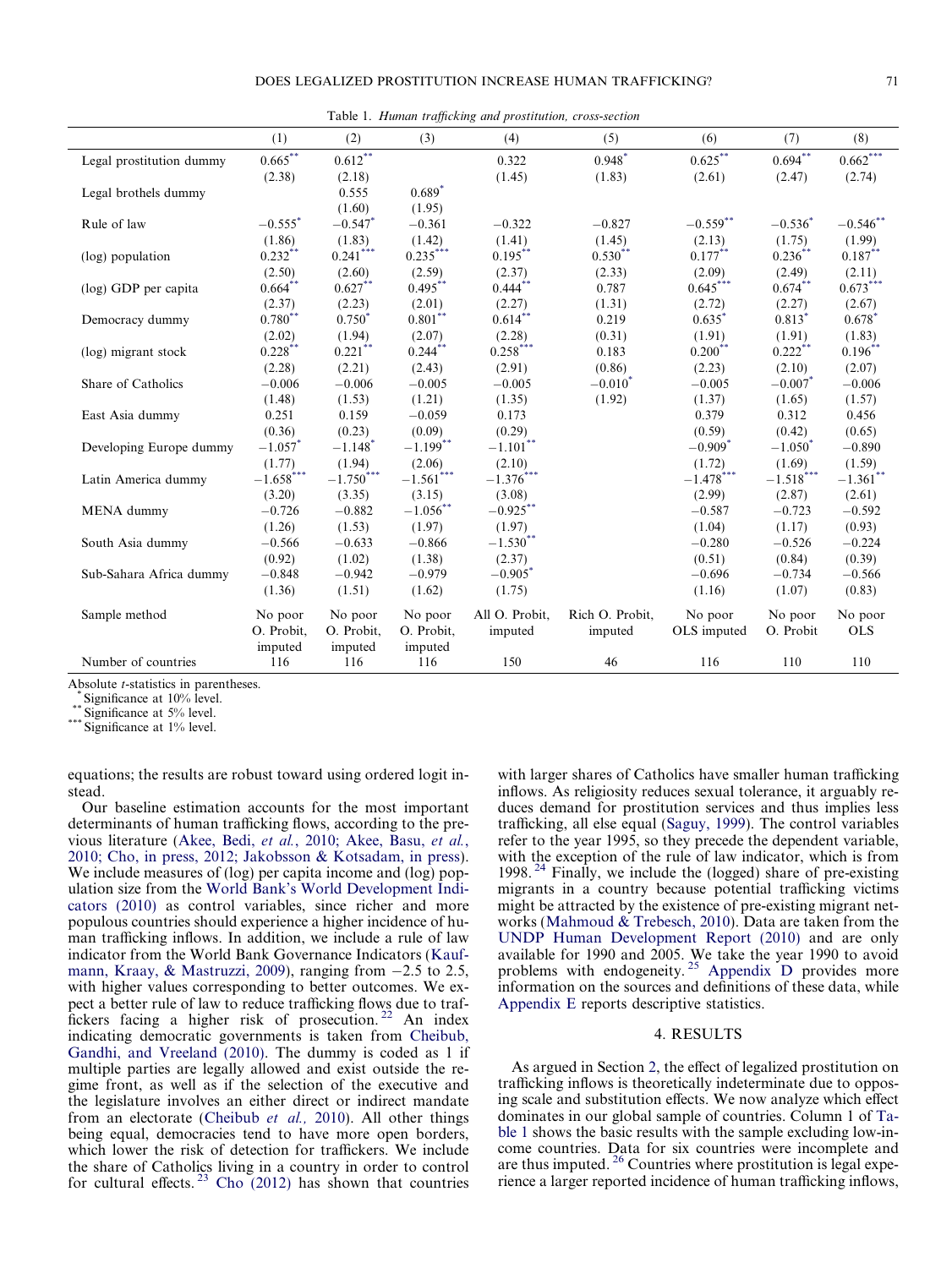

Figure 1. Partial leverage plot of the effect of prostitution on reported human trafficking.

with the estimated coefficient statistically distinguishable from zero at the 5% level. Regarding the control variables, reported trafficking declines with better rule of law, at the 10% level of significance. Countries with higher GDP per capita, larger populations, larger stocks of pre-existing migrants, and a democratic political regime experience a larger reported incidence of trafficking inflows, with all of these results being statistically significant at the 5% level. The share of Catholics is marginally insignificant, with a negative coefficient. The regional dummies are jointly significant at the 5% level. As can be seen, relative to the omitted reference category of Western Europe and other industrialized countries, all regional dummies, with the exception of East Asia, have negative coefficients. However, only the dummies for developing Europe and Latin America are significant at conventional levels.

Column 2 includes a dummy that indicates whether or not third-party involvement in prostitution is legal. It takes the value of one if brothel operation or pimping is legal and zero otherwise (i.e., when prostitution is illegal or only selfemployed prostitution is legal). The coefficient of the dummy is marginally insignificant, while the dummy for legal prostitution in general remains almost unchanged. This might imply that legalization of prostitution, per se, is more important in explaining human trafficking than the type of legalization, i.e., whether brothel operations or pimping are also allowed. This suggests that our assumption of a single prostitution market is justified. Note however that the dummy for legal third-party involvement is different from the legal prostitution dummy in only 10 countries. If we omit the legal prostitution dummy, the dummy indicating the legality of brothels and pimping is significant at the 10% level (column 3).

In column 4 we include low-income countries, while column 5 exclusively focuses on high-income countries instead.<sup>27</sup> As can be seen, the effect of legal prostitution is no longer significant when low-income countries are included. As we have argued in the previous section, low-income countries are largely irrelevant for international traffickers and the inclusion of these countries in the sample injects so much noise into the estimations as to render the identification of a significant effect of the prostitution variable more difficult. In the high-income country sample, the coefficient of legal prostitution is significant at the 10% level, with a larger coefficient, indicating that the effect of legalized prostitution, compared to middle-income

countries, is stronger in high-income countries.  $^{28}$  The significant coefficient in this sample is consistent with [Jakobsson](#page-11-0) [and Kotsadam's \(in press\)](#page-11-0) results for the European Union. Columns 6–8 illustrate changes in the method of estimation to test for robustness. Column 6 uses OLS instead of ordered probit. Finally, we report results without imputing our data in column 7 (with ordered probit) and column 8 (with OLS). For the most part, the results remain unchanged.

The substantive effects of the statistically significant variables are also important. When calculating these effects for the second highest level of the dependent variable (i.e., a value of 4), the results in column 7 imply that an increase in the rule of law by one standard deviation centered around the mean reduces the baseline probability of being in this second highest category (which is 12.1%) by 1.8% points. A one standard deviation increase in the share of Catholics among the population reduces the probability by almost 5% points, while a corresponding increase in per capita GDP increases the probability by 2.5% points. The corresponding number for both population size and the stock of migrants is around 1.3% points. Democracies have a 13.4% points higher probability of receiving high reported inflows. When prostitution is legal the probability to be in this second highest category is more than 12.8% points higher. For comparison, the probability of being in the lowest category of receiving no reported inflow of human trafficking is 5.3% points lower in countries with legal prostitution. The corresponding values for the other categories are  $-10\%$  (at a value of 1),  $-8.6\%$  (value of 2),  $+8.6\%$ (value of 3), and  $+1.2\%$  (value of 5) points.

Figure 1 shows the partial leverage plot based on the linear OLS model of column 8. While OLS is typically not the estimator of choice for strictly positive ordered categorical dependent variables (not least because it produces negative predicted values), such a plot allows us to check whether our results for the legal status of prostitution appear to be driven by a few influential outliers. Figure 1 shows that this is not the case.

#### 5. ROBUSTNESS TESTS

We perform two important robustness tests. In [Table 2](#page-6-0) we estimate regional jackknife analyses, in which all countries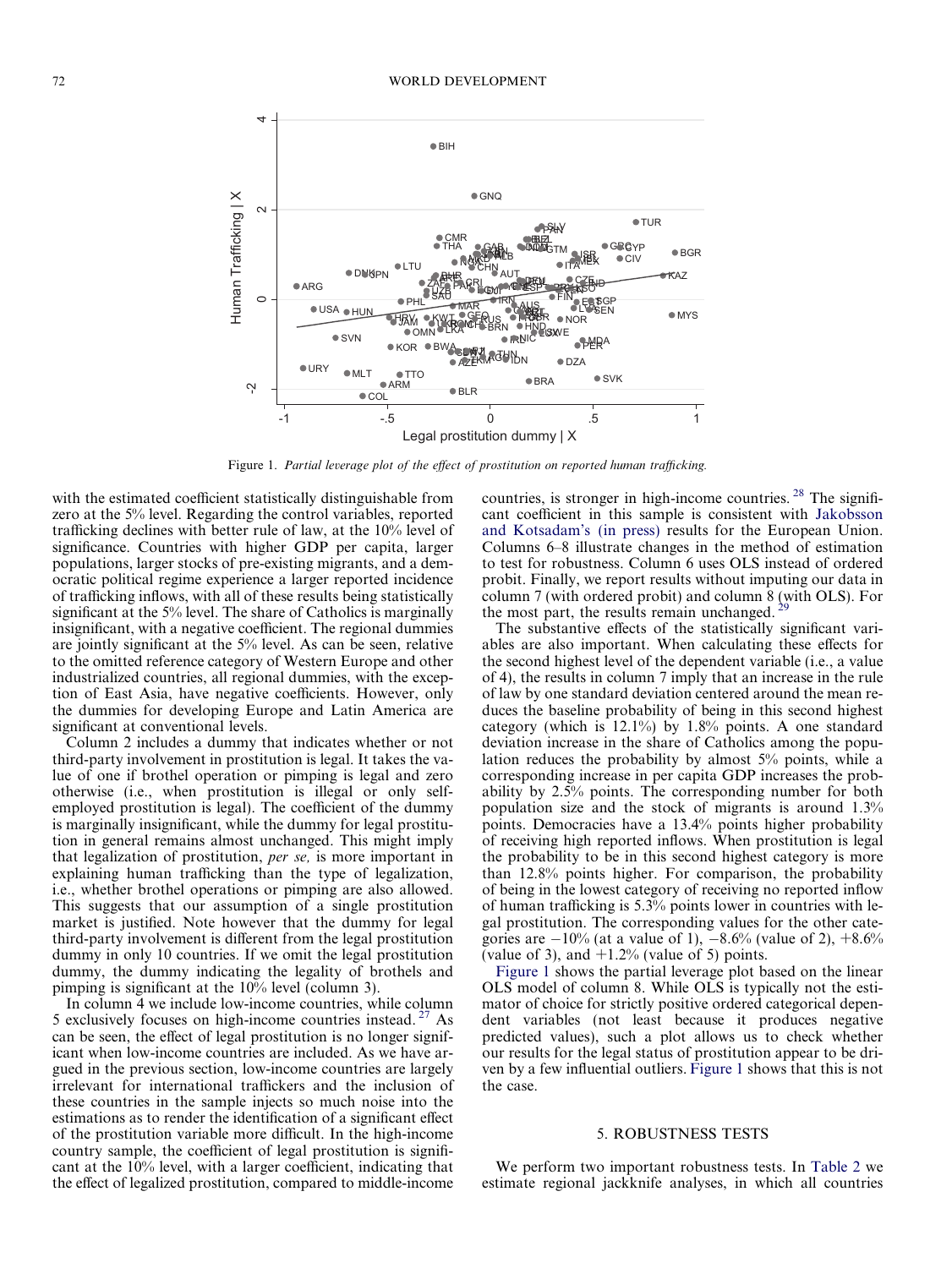<span id="page-6-0"></span>

|                          | (1)                  | (2)                   | (3)                   | (4)                   | (5)                   | (6)                   | (7)                     |
|--------------------------|----------------------|-----------------------|-----------------------|-----------------------|-----------------------|-----------------------|-------------------------|
| Legal prostitution dummy | $0.704*$             | $0.794$ ***           | $0.603*$              | $0.565*$              | $0.696^{**}$          | $0.652$ <sup>**</sup> | $0.677$ <sup>**</sup>   |
|                          | (1.84)               | (2.63)                | (1.91)                | (1.84)                | (2.47)                | (2.32)                | (2.34)                  |
| Rule of law              | $-0.390$             | $-0.641$ **           | $-0.552$ <sup>*</sup> | $-0.536$              | $-0.631$ <sup>*</sup> | $-0.537$ *            | $-0.506$                |
|                          | (1.26)               | (2.02)                | (1.94)                | (1.44)                | (1.91)                | (1.80)                | (1.61)                  |
| (log) population         | 0.177                | $0.193*$              | 0.152                 | $0.362***$            | $0.284***$            | $0.226$ **            | $0.231***$              |
|                          | (1.61)               | (1.94)                | (1.43)                | (3.67)                | (2.68)                | (2.44)                | (2.43)                  |
| (log) GDP per capita     | $0.588*$             | $0.749**$             | 0.486                 | $0.691**$             | $0.788***$            | $0.660**$             | $0.595***$              |
|                          | (1.91)               | (2.44)                | (1.60)                | (2.15)                | (2.52)                | (2.37)                | (2.05)                  |
| Democracy dummy          | $0.886*$             | $0.730^{*}$           | $0.898***$            | 0.631                 | $0.788***$            | $0.761**$             | $0.753*$                |
|                          | (1.66)               | (1.75)                | (2.19)                | (1.45)                | (2.00)                | (1.98)                | (1.93)                  |
| (log) migrant stock      | $0.188*$             | $0.255***$            | $0.453***$            | 0.146                 | 0.170                 | $0.220$ <sup>**</sup> | $0.204***$              |
|                          | (1.68)               | (2.34)                | (3.76)                | (1.34)                | (1.59)                | (2.21)                | (1.96)                  |
| Share of Catholics       | 0.002                | $-0.006$              | $-0.007$              | $-0.007$              | $-0.007$ *            | $-0.006$              | $-0.007$                |
|                          | (0.26)               | (1.38)                | (1.56)                | (1.44)                | (1.72)                | (1.46)                | (1.56)                  |
| East Asia dummy          | $1.085$ <sup>*</sup> |                       | 0.248                 | $-0.152$              | 0.222                 | 0.266                 | 0.158                   |
|                          | (1.82)               |                       | (0.30)                | (0.22)                | (0.30)                | (0.38)                | (0.22)                  |
| Developing Europe dummy  | $-0.068$             | $-1.023$ <sup>*</sup> |                       | $-1.143$ <sup>*</sup> | $-0.993$              | $-1.020^*$            | $-1.089$ <sup>*</sup>   |
|                          | (0.10)               | (1.67)                |                       | (1.80)                | (1.63)                | (1.72)                | (1.76)                  |
| Latin America dummy      | $-1.426$ **          | $-1.680***$           | $-1.813***$           |                       | $-1.612***$           | $-1.628***$           | $-1.651^{\ast\ast\ast}$ |
|                          | (2.10)               | (3.16)                | (3.17)                |                       | (3.03)                | (3.18)                | (3.06)                  |
| MENA dummy               | 0.309                | $-0.654$              | $-1.068$              | $-0.981$              |                       | $-0.705$              | $-0.793$                |
|                          | (0.76)               | (1.06)                | (1.50)                | (1.58)                |                       | (1.24)                | (1.34)                  |
| South Asia dummy         | 0.396                | $-0.358$              | $-1.213*$             | $-0.739$              | $-0.452$              |                       | $-0.626$                |
|                          | (0.47)               | (0.55)                | (1.75)                | (1.20)                | (0.72)                |                       | (0.96)                  |
| Sub-Sahara Africa dummy  |                      | $-0.812$              | $-1.220$              | $-1.037$              | $-0.744$              | $-0.826$              |                         |
|                          |                      | (1.25)                | (1.55)                | (1.55)                | (1.16)                | (1.34)                |                         |
| Sample without           | Western Europe       | East Asia             | Developing Europe     | Latin America         | <b>MENA</b>           | South Asia            | Sub-Sahara Africa       |
| Number of countries      | 70                   | 109                   | 98                    | 96                    | 105                   | 113                   | 105                     |

Table 2. Regional jackknife, human trafficking and prostitution, ordered probit, imputed

Absolute *t*-statistics in parentheses.<br>
\*\* Significance at 10% level.<br>
\*\*\* Significance at 5% level.<br>
\*\*\* Significance at 1% level.

of one particular region are dropped from the analysis one at a time in order to test whether the results are driven by the presence of observations from a specific region in the sample. The results show that none of the regions substantially drives the coefficient of prostitution laws. The individual exclusion of each region leaves the coefficient significant at the 10% level at least.

Next we turn to the robustness of our results to the choice of control variables. As the theory and empirics of human trafficking flows have only begun to be seriously addressed recently, there is still considerable uncertainty over which explanatory variables to include among its determinants. To examine the sensitivity of the results reported above, we therefore employ (variants of) the extreme bounds analysis (EBA), as proposed by [Leamer \(1983\) and Levine and Renelt \(1992\)](#page-11-0), as our second test for robustness.<sup>30</sup> EBA enables us to examine whether our main result that countries with legal prostitution experience a larger reported inflow of human trafficking is indeed robust, independent of which additional variables are also included in the set of control variables.

To conduct an EBA, we estimate equations of the following form:

$$
y_i = \beta_M M + \beta_F F + \beta_Z Z + v,\tag{2}
$$

where  $y_i$  again measures reported human trafficking flows to country  $i$ ;  $M$  is a vector of "commonly accepted" explanatory variables and  $F$  is a vector containing the variable of interest (i.e., the legal prostitution dummy). The vector  $Z$  contains up to three possible additional explanatory variables (as in [Le](#page-11-0)[vine and Renelt \(1992\)](#page-11-0)), which, according to the existing literature, might be causally related to the dependent variable. The error term is v.

The EBA-test for a variable in  $F$  states that if the lower extreme bound for  $\beta_F$ —i.e., the lowest value for  $\beta_F$  minus two standard deviations—is negative, while the upper extreme bound for  $\beta_F$ —i.e., the highest value for  $\beta_F$  plus two standard deviations—is positive, the variable  $F$  is not robustly related to human trafficking flows. [Sala-i-Martin \(1997\)](#page-11-0) argues that this criterion is far too restrictive for any variable to pass the test. If the distribution of the parameter of interest has both positive and negative support, then a researcher is bound to find at least one regression model for which the estimated coefficient changes sign if enough regressions are run. Consequently, not only do we report the extreme bounds, but also the percentage of the regressions in which the coefficient of the variable  $\ddot{F}$  is statistically different from zero at the 5% level.

Moreover, instead of merely analyzing the extreme bounds of the estimates for the coefficient of a particular variable, we follow [Sala-i-Martin's \(1997\)](#page-11-0) recommended procedure and analyze the entire distribution. Accordingly, we also report the unweighted parameter estimate of  $\beta_F$  and its standard error, as well as the unweighted cumulative distribution function, CDF(0). <sup>31</sup> CDF(0) indicates the larger of the areas under the density function (either above or below zero). Therefore, CDF(0) always lies between 0.5 and 1.0.

The vector M contains the same variables as the regressions in the tables above. Specifically, we focus on the specification shown in column 1 of [Table 1,](#page-4-0) again using ordered probit with robust standard errors, and again imputing the explanatory variables.<sup>32</sup> To test for the robustness of our results we have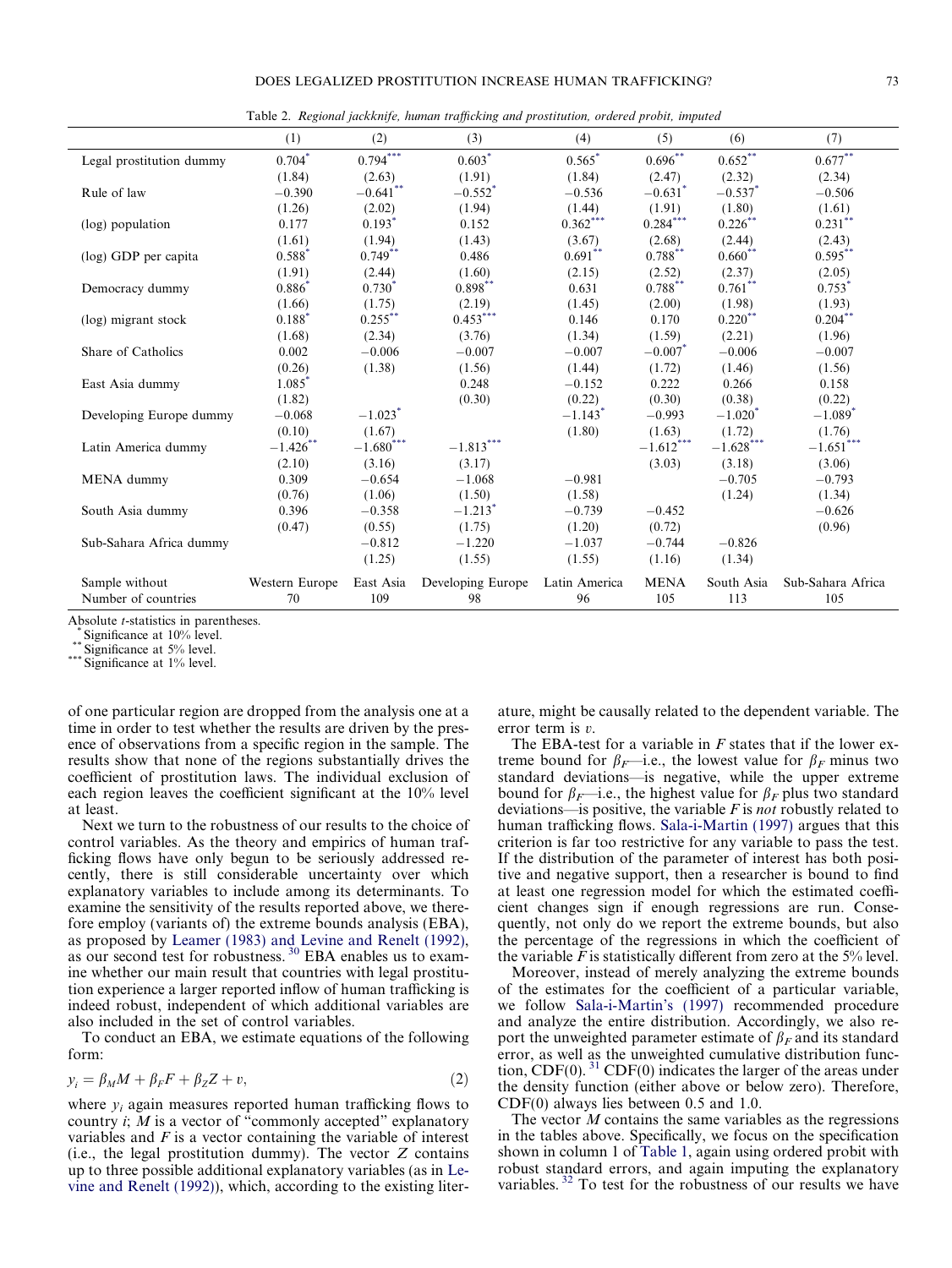Table 3. Extreme bounds analysis (EBA), ordered probit, imputed

| Variable                 | Avg. beta | Avg. $S.E.$ | $\%$ Sig | CDF-U |
|--------------------------|-----------|-------------|----------|-------|
| Latin America dummy      | $-1.63$   | 0.55        | 1.00     | 1.00  |
| (log) migrant stock      | 0.26      | 0.10        | 1.00     | 0.99  |
| (log) GDP per capita     | 0.73      | 0.30        | 0.95     | 0.99  |
| Legal prostitution dummy | 0.65      | 0.28        | 1.00     | 0.99  |
| Rule of law              | $-0.59$   | 0.28        | 0.84     | 0.97  |
| Developing Europe dummy  | $-1.06$   | 0.60        | 0.52     | 0.95  |
| Democracy dummy          | 0.71      | 0.43        | 0.55     | 0.93  |
| (log) population         | 0.18      | 0.10        | 0.62     | 0.92  |
| Share of Catholics       | $-0.01$   | 0.00        | 0.29     | 0.91  |
| Sub-Sahara Africa dummy  | $-0.76$   | 0.67        | 0.01     | 0.86  |
| MENA dummy               | $-0.66$   | 0.59        | 0.00     | 0.86  |
| East Asia dummy          | 0.44      | 0.73        | 0.00     | 0.72  |
| South Asia dummy         | $-0.37$   | 0.66        | 0.00     | 0.70  |

Notes: Variables are sorted according to their CDF(0). All results are based on 3,303 regressions. "Avg. beta" reports the average coefficient while "Avg. S.E." indicates the average standard error of all regressions. "%Sig" shows the percentage of regressions in which the coefficient is statistically different from zero at the 5% level at least. "CDF-U" shows the (unweighted) mass of the larger part of the distribution of the estimated coefficients (i.e., the value is always greater or equal to 0.5). The criterion for a variable we consider as robust is a value of 0.9 or above.

collected a total of 27 additional variables which could potentially influence the level of human trafficking flows and are potentially related to the effect of prostitution laws.

Our choice of variables derives from an extensive review of the existing literature (Akee, Bedi, et al.[, 2010; Akee, Basu,](#page-11-0) et al.[, 2010; Cameron & Newman, 2008; Cho, in press, 2012;](#page-11-0) [Danailova-Trainor & Belser, 2006; Jakobsson & Kotsadam,](#page-11-0) [in press; Mahmoud & Trebesch, 2010; Potrafke, 2011\)](#page-11-0). It covers four important aspects of potential determinants of human trafficking, namely international movement of people, societal vulnerability to human trafficking, crime, and policies combating such crime ([Cho, 2012\)](#page-11-0). Besides the 14 variables used for the baseline estimations, 27 additional variables are listed below. We use the (logged) number of incoming tourists to measure short-term flows of human movement across borders. We also include two measures of a country's visa restrictions, indicating the number of countries whose citizens are allowed to enter the country without a visa.<sup>34</sup> The share of a country's population living in cities is included because urbanization may create demand for cheap services in, for example, household work and construction which trafficking victims can potentially provide, while trade (as a percentage of GDP) captures flows of goods and services which may impact on human movements. We include indices measuring the existence of laws for the prosecution of perpetrators engaged in human trafficking, the protection of victims, and the prevention of human trafficking (taken from Cho et al. [\(2012\)\)](#page-11-0) to check whether the legal status of prostitution spuriously picks up the effect of policies aimed at combating human trafficking. The share of right-wing governments in power over the 1990–1995 period is included, as right-wing governments can reasonably be expected to take a tougher stance on illegal migration, an important source of human trafficking inflows. Unemployment rates among men and women and employment in the agricultural sector (as a percentage of total employment) are also included because they have the potential to capture the demand for cheap and possibly exploitative labor in society outside the market for prostitution. Literacy is included because a higher level of education can lead to a higher level of public awareness toward human trafficking. Mortality rates of children under five is a proxy for the basic living conditions in a country, a pulling factor of international migration. The shares of Muslims and, respectively, Protestants in the population are included to account for potentially varying moral values, so the two groups might have different propensities to consume the services of trafficked persons ([Potrafke, 2011\)](#page-11-0). We include an index measuring a country's media freedom, taken from [Freedom House. \(2010\).](#page-11-0) Arguably, a freer media is more likely to report on delicate issues such as human trafficking, making it more likely that trafficking flows will be reported. Dummies for English, French, Spanish, Portuguese, and German speaking countries, as well as dummies for British, Socialist, French, German, and Scandinavian legal origin are included to account for some additional group heterogeneity among countries. All variables and their sources are listed in Appendix B.

The results for the EBA models are presented in Table 3, based on 3,303 regressions (with 116 observations each). Following Sala-i-Martin, we use a CDF(0) value of 0.90 as the threshold above which we consider variables to be robust. As can be seen, the results mirror those of [Table 1](#page-4-0) above. With the exception of four of the regional dummies, all variables used for the baseline estimations pass the robustness criterion. The effect of the legal prostitution dummy is clearly robust to the choice of explanatory variables, as indicated by a CDF(0) of 0.99. The dummy is significant at the 5% level (at least) in almost all of the 3,303 regressions run.

#### 6. CASE STUDIES

Our empirical findings so far indicate that the scale effects of the expansion of prostitution markets after legalization dominate the substitution effects away from human trafficking. However, our quantitative empirical analysis is cross-sectional. As pointed out already, this means we cannot control for unobserved country heterogeneity. Also, while we have established that the legalized status of prostitution is associated with a higher incidence of trafficking inflows, a cross-sectional analysis cannot provide a conclusion as to whether legalizing prostitution would result in increased trafficking after legalization. In order to provide anecdotal evidence that our estimated effect of legalized prostitution is likely to capture a causal rather than a spurious effect, we now briefly analyze three country case studies, namely Sweden, Germany, and Denmark. These three countries changed their prostitution law during the 1996–2003 period our investigation covers, albeit in opposite directions. Sweden prohibited prostitution in 1999, while Germany further legalized prostitution by allowing third-party involvement in 2002. Denmark, where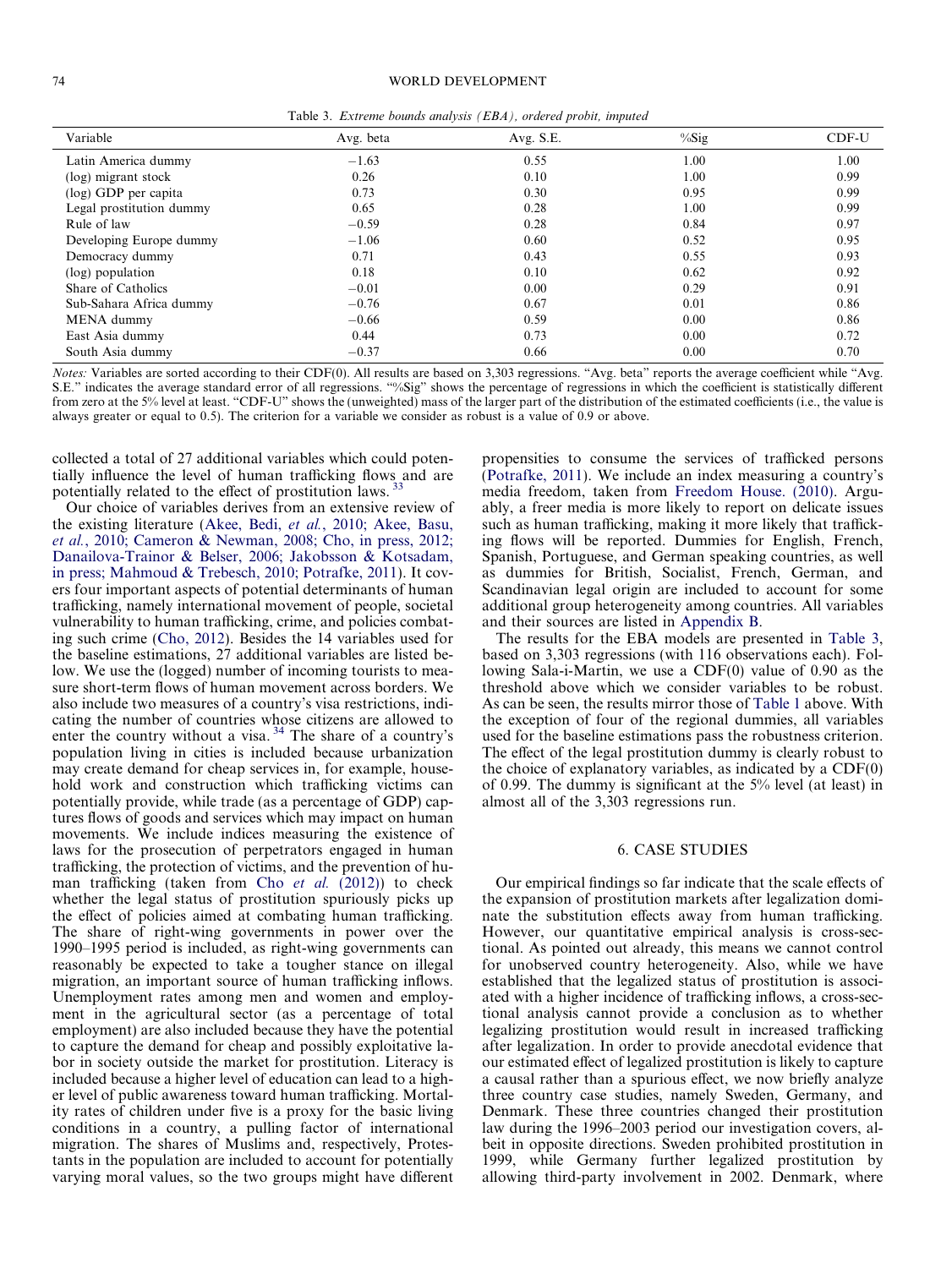prostitution as a main income source was previously illegal, decriminalized prostitution in 1999. Since then, self-employed prostitution is legal but brothel operation is still forbidden in Denmark.

We have sufficient data for Germany to compare the number of trafficking victims in the pre- and post-legalization period. For Sweden and Denmark, we lack such data. We therefore compare the available data for Sweden after the prohibition of prostitution with data for Denmark, where prostitution was legalized. Sweden and Denmark have similar levels of economic and institutional development, and a similar geographic position, which, as our quantitative analysis shows, are important determinants of human trafficking.

Sweden amended its prostitution law in 1999 by prohibiting all forms of commercial sex and punishing the purchase of sex with a fine or imprisonment for a maximum of six months. Prior to the amendment, Sweden allowed self-employed individual prostitution while prohibiting brothel operation [\(Di](#page-11-0) [Nicola](#page-11-0) et al., [2005\)](#page-11-0). The amendment was introduced after long debates over the root causes of prostitution in Swedish society, with the new law stating that prostitution by nature is always exploitative, and that the purchase of sexual services provided by women and girls amounts to discrimination against them ([Ekberg, 2004\)](#page-11-0). Furthermore, this new law links prostitution to human trafficking and specifically states the former as an alleged cause of the latter ([Ekberg, 2004](#page-11-0)). Ekberg estimates based on various cases reported to the Swedish Ministry of Industry, Employment, and Communications—that the number of prostitutes in Sweden decreased rather substantially from 2,500 in 1999 to 1,500 in 2002, with street prostitution in particular decreasing by between 30% and 50% after the prohibition of prostitution. At the same time, Ekberg points out that even though so-called "hidden prostitution" via internet and escort services may have increased, it is generally agreed that the prostitution market in Sweden contracted after prohibition, as a buyer now risks facing criminal charges for purchasing sex ([Di Nicola](#page-11-0) et al., [2005; Ekberg, 2004; Jakobs](#page-11-0)[son & Kotsadam, in press](#page-11-0)). Such evidence of a shrinking market indicates that the prohibition of prostitution in this particular case has a negative scale effect on prostitution markets, as theory predicts.

However, whether or not human trafficking inflows have reduced after the prohibition in Sweden is a trickier question to answer because of the lack of sufficient time-series data on the number of victims. [Di Nicola](#page-11-0) et al. (2005) provide annual estimates of human trafficking victims for sexual exploitation in Sweden during the 2000–2003 period, suggesting anywhere between 200 and 600 victims per year. This would mean a share of trafficked individuals among the estimated 1,500 prostitutes of between 13.3% and 40%. There are, however, no available nationwide statistics on trafficking victims prior to the amendment in 1999 and therefore, a direct comparison between the pre- and post-prohibition periods is impossible. However, for the substitution effect to dominate the scale effect, as well as for the number of trafficked prostitutes to have been higher after prostitution was rendered illegal, it would need to be shown that the share of trafficked prostitutes was less than 8% at the minimum estimate, or 24% at the maximum estimate of 2,500 prostitutes prior to 1999. A compositional shift from 13.3% to 8% (minimum estimate) or from 40% to 24% (maximum estimate) is of course possible, but would appear to require quite a large shift.

A comparison between Sweden and Denmark, a neighboring country with similar socio-economic conditions yet reforming their prostitution laws in the opposite direction, tentatively suggests that compositional differences across regimes legalizing and prohibiting prostitution have been small. Since 1999, Denmark has allowed individual, self-employed prostitution, while prohibiting brothel operation, representing the same level of legality in prostitution as Sweden had before the 1999 reform. The ILO estimates the stock of human trafficking victims in Denmark in 2004 at approximately 2,250, while the estimated number in Sweden is about 500 (Global re-port data used in [Danailova-Trainor & Belser, 2006\)](#page-11-0).<sup>35</sup> This implies that the number of human trafficking victims in Denmark is more than four times that of Sweden, although the population size of Sweden (8.9 million) is about 40% larger than that of Denmark (5.3 million). Importantly, the Global report also estimates the number of prostitutes in Denmark—about 6,000—to be three to four times larger than the number in Sweden. This comparison thus tentatively suggests that the share of trafficked individuals among all prostitutes is fairly similar in the two countries, despite one prohibiting and the other permitting prostitution. This in turn, would suggest that compositional changes and thus the substitution effect are likely to have been small. <sup>36</sup>

Contrary to Sweden, Germany introduced a more liberal prostitution law in 2002. Today, prostitution in Germany is regulated by law and regarded as a "regular job" subject to tax payment and retirement schemes ([Di Nicola](#page-11-0) et al., [2005\)](#page-11-0). Prior to 2002, Germany only allowed individual, self-employed prostitution without third-party involvement. Having a liberal prostitution regime, Germany is known to have one of the largest prostitution markets in Europe, with about 150,000 people working as prostitutes (Global report data used in [Danailova-Trainor and Belser \(2006\)\)](#page-11-0). This means that the number of prostitutes in Germany is more than 60 times that of Sweden, while having a population (82 million inhabitants) less than 10 times larger. In terms of human trafficking victims, the ILO estimated the stock of victims in Germany in 2004 to be approximately 32,800—about 62 times more than in Sweden ([Danailova-Trainor & Belser, 2006\)](#page-11-0). Again, the share of trafficked individuals among all prostitutes appears to be quite similar in both countries, corroborating the view that any compositional differences across prohibitionist and legalized prostitution regimes are likely to be small. Additionally, [Di Nicola](#page-11-0) et al. (2005) provide annual estimates of trafficking victims used for sexual exploitation in Germany over the 1996–2003 period, which can shed some light on the changing number of trafficked prostitutes. The estimates show that the number of victims gradually declined during 1996–97, the first years of data collection, and 2001, when the minimum estimate was 9,870 and the maximum 19,740. <sup>37</sup> However, this number increased upon fully legalizing prostitution in 2002, as well as in 2003, rising to 11,080–22,160 and 12,350–24,700, respectively. <sup>38</sup> This is consistent with our result from the quantitative analysis indicating a positive correlation between the legal status of prostitution and inward trafficking.

#### 7. CONCLUSION

This paper has investigated the impact of legalized prostitution on inflows of human trafficking. According to economic theory, there are two effects of unknown magnitude. The scale effect of legalizing prostitution leads to an expansion of the prostitution market and thus an increase in human trafficking, while the substitution effect reduces demand for trafficked prostitutes by favoring prostitutes who have legal residence in a country. Our quantitative empirical analysis for a crosssection of up to 150 countries shows that the scale effect dominates the substitution effect. On average, countries with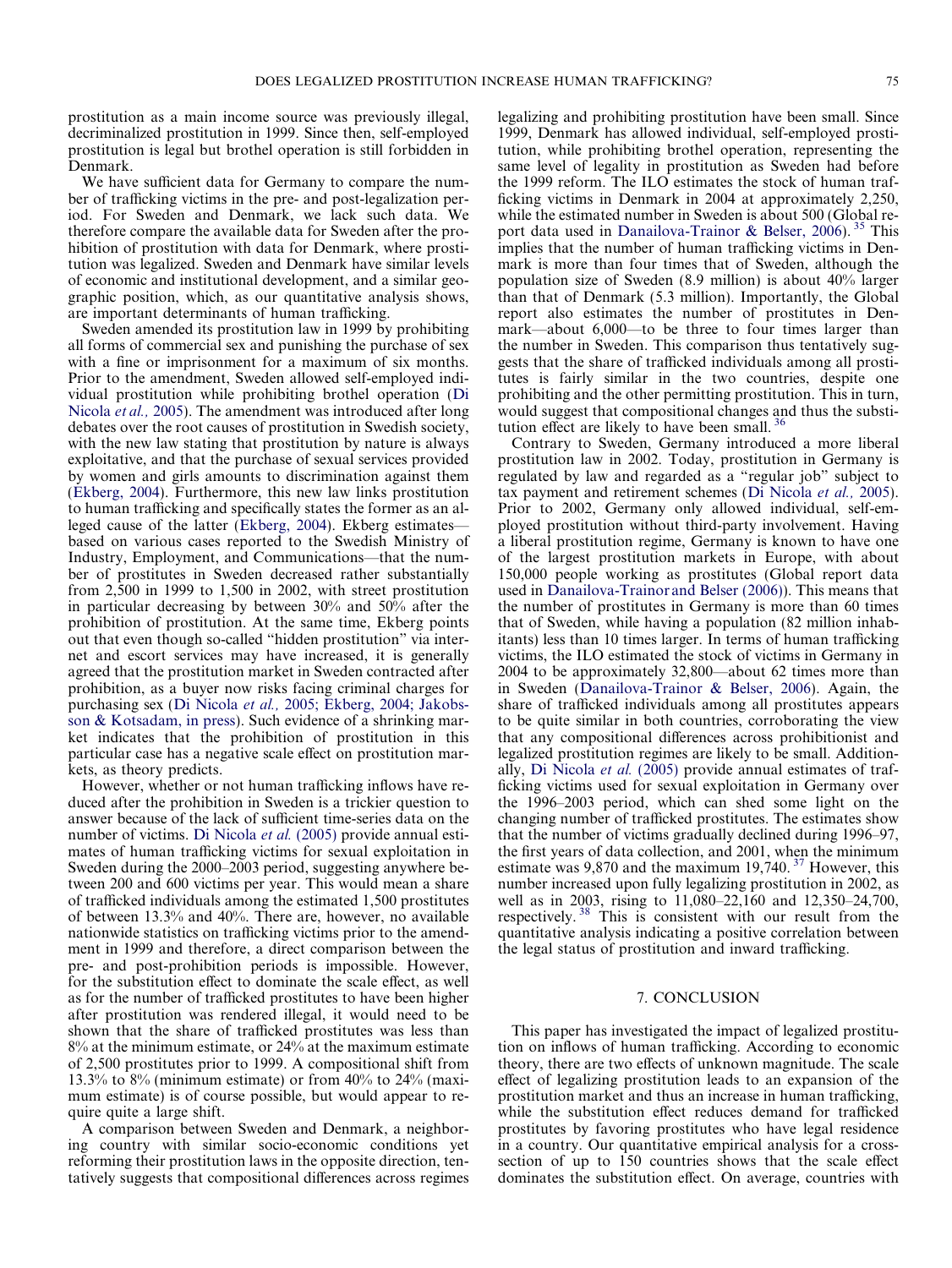legalized prostitution experience a larger degree of reported human trafficking inflows. We have corroborated this quantitative evidence with three brief case studies of Sweden, Denmark, and Germany. Consistent with the results from our quantitative analysis, the legalization of prostitution has led to substantial scale effects in these cases. Both the cross-country comparisons among Sweden, Denmark, and Germany, with their different prostitution regimes, as well as the temporal comparison within Germany before and after the further legalization of prostitution, suggest that any compositional changes in the share of trafficked individuals among all prostitutes have been small and the substitution effect has therefore been dominated by the scale effect. Naturally, this qualitative evidence is also somewhat tentative as there is no "smoking gun" proving that the scale effect dominates the substitution effect and that the legalization of prostitution definitely increases inward trafficking flows. The problem here lies in the clandestine nature of both the prostitution and trafficking markets, making it difficult, perhaps impossible, to find hard evidence establishing this relationship. Our central finding, i.e., that countries with legalized prostitution experience a larger reported incidence of trafficking inflows, is therefore best regarded as being based on the most reliable existing data, but needs to be subjected to future scrutiny. More research in this area is definitely warranted, but it will require the collection of more reliable data to establish firmer conclusions.

The likely negative consequences of legalized prostitution on a country's inflows of human trafficking might be seen to support those who argue in favor of banning prostitution, thereby reducing the flows of trafficking (e.g., [Outshoorn, 2005\)](#page-11-0). However, such a line of argumentation overlooks potential benefits that the legalization of prostitution might have on those employed in the industry. Working conditions could be substantially improved for prostitutes—at least those legally employed—if prostitution is legalized. Prohibiting prostitution also raises tricky "freedom of choice" issues concerning both the potential suppliers and clients of prostitution services. A full evaluation of the costs and benefits, as well as of the broader merits of prohibiting prostitution, is beyond the scope of the present article.

#### **NOTES**

1. See [Batsyukova \(2007\) and Ekberg \(2004\),](#page-11-0) then Swedish Minister of Industry, Employment, and Communications, as well as the New York Times regular commentator Nicholas D. Kristof ([International Herald](#page-11-0) [Tribune, 2011\)](#page-11-0) for similar views.

2. On the other hand, the International Protocol to Prevent, Suppress and Punish Trafficking in Persons, Especially Women and Children, supplementing the United Nations Convention against Transnational Organized Crime (2000), does not clearly state its position concerning prostitution.

3. In addition, [Di Nicola, Orfano, Cauduro, and Conci \(2005\)](#page-11-0) provide descriptive statistics focusing on 11 EU countries. According to their results, stricter prostitution laws are correlated with reduced flows of human trafficking. In ongoing research following this paper, [Hernandez](#page-11-0) [and Rudolph \(2011\)](#page-11-0) also examine the effect of legalization of prostitution laws on trafficking flows to 13 European countries. However, the fixed country dummies included in their analysis do not allow for the exploitation of the cross-sectional variation in prostitution laws. Their results reflect the few changes in the laws of the sample countries over the 1998–2009 period.

4. Note that we can remain agnostic as to whether any of those individuals actually supplying prostitution services do so "voluntarily." What matters is that either prostitutes themselves, or their pimps forcing them to prostitute themselves, are willing to supply prostitution services.

5. With regard to prostitution, the apparent physical attractiveness and age of prostitutes can be crucial endowments determining the price level of their sexual services ([Edlund & Korn, 2002](#page-11-0)).

6. Wages that forced prostitutes (e.g., trafficking victims) actually receive may not be high, with the profits earned by their pimps being high instead.

7. [Nussbaum \(1999\)](#page-11-0) describes the similarities of bodily risks and working conditions colonoscopy artists and prostitutes face and the level of skills required for these professions. By doing so, she challenges the rational basis of the social stigma imposed on prostitutes (i.e., prostitutes as fallen women lacking bodily integrity).

8. We say "almost" invariably, since one could construct an argument that the illegality of prostitution renders the service more interesting and thus in higher demand. There might be some clients who are drawn to prostitution mainly because of its illegality, but we think this phenomenon is unlikely to be common. For further discussions on clients' risk aversion and decision to buy sex, see [Cameron and Collins \(2003\) and Giusta et al.](#page-11-0) [\(2009\).](#page-11-0)

9. The large size of the shadow economy in most countries suggests that states do not prosecute tax evasion vigorously ([Schneider, 2005\)](#page-12-0).

10. Consistent with this proposition, [Danailova-Trainor and Belser](#page-11-0) [\(2006\)](#page-11-0) show that human trafficking is higher in countries with a larger sex industry.

11. A domestic individual's willingness to work as a prostitute also depends on their opportunities in other labor markets.

12. If there were severe constraints on the expansion of prostitution services provided by domestic individuals despite its legalization, then the share of trafficked prostitutes could even increase. This will typically not be the case.

13. The distribution of the other regions is: Asia (11%), Africa (5%), Central and Eastern Europe (5%), Latin America (4%), Oceania (4%), and the CIS (2%), in addition to 22% of institutions being categorized as international.

14. There is a concern that the UNODC data do not capture the number of human trafficking victims because the data are not weighted by the (reported) number of victims but weighted by the frequency the subject is mentioned in the reports. In fact counting the number of victims is one of the most challenging problems in human trafficking research and the literature has not yet agreed on appropriate estimation methods [\(Kan](#page-11-0)[gaspunta, 2003\)](#page-11-0). The [UNODC \(2006\)](#page-12-0) report explains that weighting by the quoted number of victims distorts the validity of information to a large extent because quoted figures of victims from different sources tend to contradict each other.

15. Prostitutes can be self-employed or employed by others (through brothels, for example). The vast majority of countries with legalized prostitution allow self-employed, street prostitution only, but there are several countries which allow both self-employment and brothel operation. In our sample, there is no country which legalized brothel operation while prohibiting self-employment.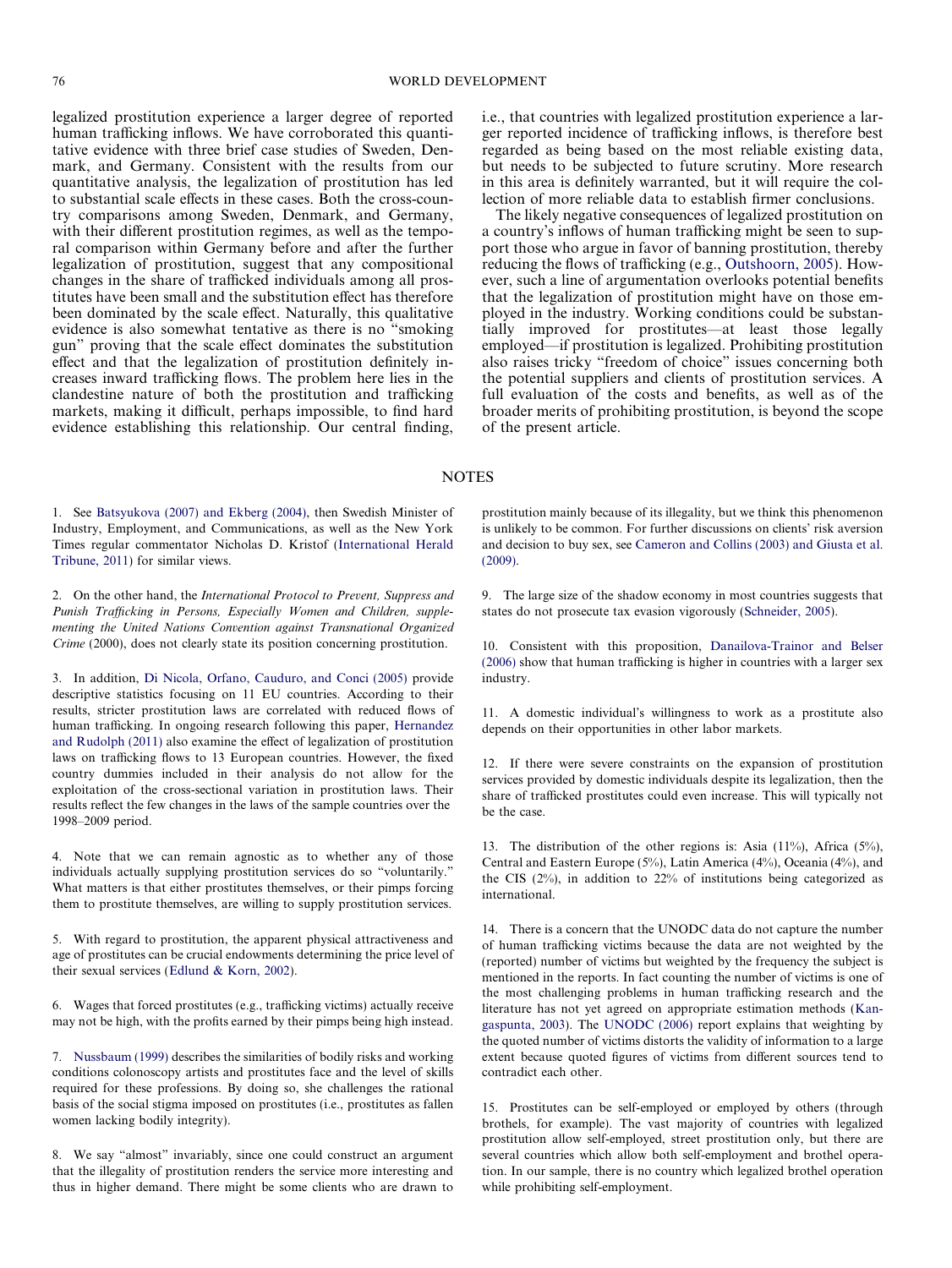16. [Jakobsson and Kotsadam \(2011\)](#page-11-0) also follow this method and construct a variable for prostitution legislation in 2003 for 39 European countries.

17. That is, one year prior to the collection of data on the incidence of human trafficking, the dependent variable.

18. In constructing the prostitution law variable, we use the CEDAW country reports for the 1995–1998 period, and the US Human Rights Reports for the 1999–2008 period.

19. Coefficients and standard errors are adjusted according to [Rubin's](#page-11-0) [\(1987\)](#page-11-0) combination rules.

20. Tellingly, there is only one low-income country (Cambodia) with a high incidence of inward trafficking and in this case the demand is driven by foreign tourists. Modeling the international sex tourism industry is beyond the scope of this paper.

21. We additionally included dummies indicating income groups. However, given that these dummies did not turn out to be jointly significant at conventional levels, we exclude them from the estimations. Our results are not affected by this.

22. The effect of prostitution laws on human trafficking flows might also be affected by the enforcement of international treaties against trafficking. When we control for government's compliance with anti-trafficking laws regarding the prosecution of perpetrators, protection of victims, and prevention of the crime (using data constructed in [Cho, Dreher, and](#page-11-0) [Neumayer \(2012\)](#page-11-0)) our results are not affected. Among the three indices we use to measure compliance with anti-trafficking policies, only protection is significant at conventional levels, with the expected positive coefficient. We include these indices in our tests for robustness below. Another interesting question would be to investigate the effect of legalized prostitution on the enforcement of anti-trafficking policies. We leave this question for future research.

23. We do not include a similar variable for the share of Muslims in our main estimations since this variable is highly correlated with our regional dummy variable for North Africa and the Middle East. However, we include such a variable in our extreme bounds analysis in the robustness section.

24. The index is also available for one prior year, 1996. However, the number of observations is substantially lower so we prefer using data from 1998 instead. Note that the coding for the prostitution dummy refers to the year 1995. For some countries, prostitution law changed during the 1996–2003 period: Bangladesh (2000), Colombia (2002), Germany (2002), Denmark (1999), Greece (1999), Hungary (1999), Netherlands (2000), New Zealand (2003), and Sweden (1999). Our results are robust to the exclusion of these countries.

25. A set of variables of potential importance we cannot include here refers to countries' immigration policies. While such policies are available for selected industrial countries, they are not available for the large sample of less developed countries in our sample. We address one part of immigration policies by including the countries' visa restrictions in our robustness section. Our results do not depend on this.

26. These are Cuba, Hong Kong, Iraq, Libya, Qatar, and Serbia.

27. The [World Bank \(2010\)](#page-12-0) defines these groups to be those with a 2009 GNI per capita below \$995 (low income) and \$12,276 or more (high income). In column 4, data for ten countries are imputed: Afghanistan, Cuba, Hong Kong, Iraq, Democratic Republic of Korea, Libya, Myanmar, Qatar, Serbia, and Zimbabwe. In column 5, data for Hong Kong and Qatar are imputed.

28. Note that the regional dummies cannot be included in this regression given that the World Bank's regional classification includes high income countries in the Western and other industrialized countries group.

29. For these models, we can also calculate goodness of fit statistics that cannot readily be provided for the imputed models. In the ordered probit model (column 7), McFadden's adjusted  $R^2$  is 0.16, while the adjusted  $R^2$ for the OLS model is 0.50 (column 8).

30. The Stata code we use follows [Gassebner, Lamla, and Sturm \(2011\)](#page-11-0).

31. See [Sturm and de Haan \(2001\)](#page-12-0).

32. The results reported below consequently reflect the impact of the additional control variables rather than those of different samples.

33. The control variables again refer to the year 1995, with the exception of the share of right-wing governments and anti-trafficking policies. The share of governments refers to the 1990–1995 period, as we expect the type of government over a longer period to be more important than the stance of a government in a particular year. The policy indices are not available for 1995, so we take the average over the 1996–2003 period (i.e., the same years the dependent variable refers to).

34. One of the measures considers a country to be visa-free if one can obtain a visa upon arrival at the border, whereas the other counts this as a visa restriction.

35. We thank Gergana Danailova-Trainor and Patrick Belser for sharing their data. The estimates of the ILO are in line with Di Nicola et al.'s estimate given that the duration of the victims being trafficked is generally between 3 and 18 months [\(Belser et al., 2005; Di Nicola et al., 2005\)](#page-11-0).

36. Part of the demand in Denmark might however arise due to the change in Swedish prostitution laws and vice versa. As pointed out by [Collins and Judge \(2010\)](#page-11-0), clients can be expected to react to interjurisdictional differences in regulations. Swedish clients might cross the border and use prostitution services in Denmark, while prostitution and trafficking in Sweden might be higher if prostitution were illegal in Denmark as well.

37. On the other hand, the number of victims identified by the police varies from year to year without a clear pattern, probably reflecting the level of enforcement and policy priority rather than the true magnitude of the problem (see [German Federal Police Office, 1999–2009](#page-11-0)).

38. This increase is partly attributable to the change in the definition of human trafficking victims in 2003; German nationals are also included in the category from 2003 onward. However, this change does not fully explain the increase because German nationals amount to only 10.3% of all victims in the given year ([German Federal Police Office, 2005](#page-11-0)).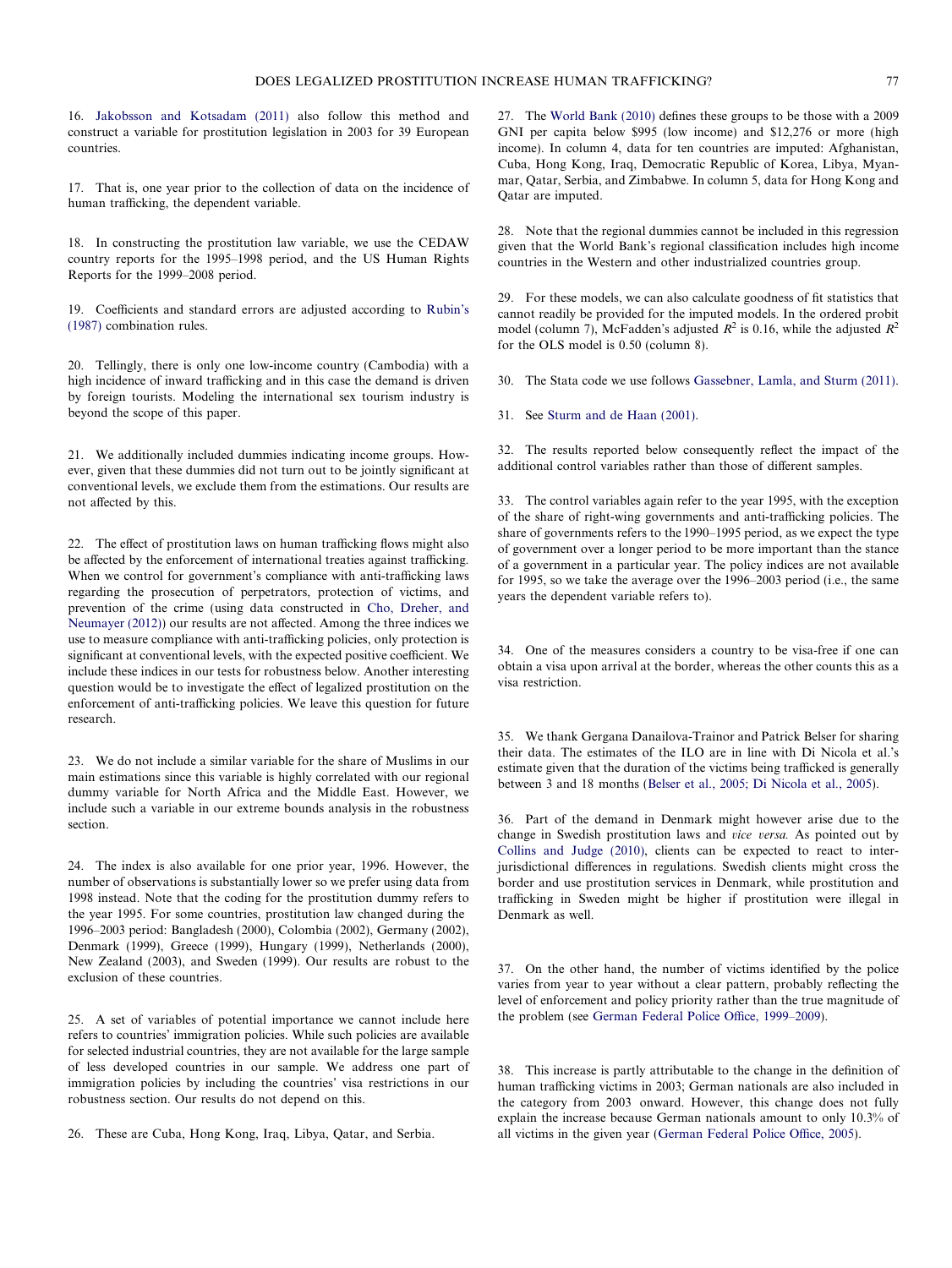<span id="page-11-0"></span>78 WORLD DEVELOPMENT

#### REFERENCES

- Akee, R., Bedi, A., Basu, A. K., & Chau, N. H. (2010). Transnational trafficking, law enforcement and victim protection: A middleman's perspective. Mimeo. United States: Cornell University.
- Akee, R., Basu, A. K., Chau, N. H., & Khamis, M. (2010). Ethnic fragmentation, conflict, displaced persons and human trafficking: An empirical analysis. In G. S. Epstein, & I. N. Gang (Eds.). Migration and culture: Frontiers of economics and globalization (Vol. 8, pp. 691–716). Emerald Group Publishing Limited.
- Batsyukova, S. (2007). Prostitution and human trafficking for sexual exploitation. Gender Issues, 24, 46–50.
- Belser, P., de Cock, M., & Mehran, F. (2005). ILO minimum estimate of forced labour in the world. Geneva: International Labour Office.
- Bjørnskov, C. (2008). On globalization and human rights: The importance of types of globalization. Presented at the conference: Beyond Basic Questions, Göttingen, October 10–11.
- Britannica (Ed.) (2001). Britannica book of the year. Encyclopedia Britannica, Chicago.
- Bureau of the Dutch National Rapporteur on Trafficking in Human Beings. (2005). Trafficking in human beings. The Hague: Bureau NRM.
- Cameron, S. (2002). Economics of sin: Rational choice or no choice at all?. Cheltenham: Edward Elgar.
- Cameron, S., & Collins, A. (2003). Estimates of a model of male participation in the market for female heterosexual prostitution services. European Journal of Law and Economics, 16, 271-288.
- Cameron, S., & Newman, E. (2008). Trafficking in humans: Structural factors. In S. Cameron, & E. Newman (Eds.), Trafficking in humans: Social, cultural and political dimensions. Tokyo: United Nations University Press.
- Cheibub, J. A., Gandhi, J., & Vreeland, J. R. (2010). Democracy and dictatorship revisited. Public Choice, 143(1–2), 67–101.
- Central Intelligence Agency (CIA). (2010). CIA Country Fact Book.
- Cho, S.-Y. (in press). Integrating equality: Globalization, women's rights, and human trafficking. International Studies Quarterly.
- Cho, S.-Y. (2012). Modeling for determinants of human trafficking. Ibero-America Institute for Economic Research Discussion Paper No. 216. Georg-August-University of Goettingen, Germany.
- Cho, S. Y., & Vadlamannati, K. C. (2012). Compliance with the antitrafficking protocol. European Journal of Political Economy, 28, 249–265.
- Cho, S.-Y., Dreher, A., & Neumayer, E. (2012). The determinants of antitrafficking policies: Evidence from a new index. Economics of Security Working Paper No. 72. Berlin.
- Collins, A., & Judge, G. (2010). Differential enforcement across Police Jurisdictions and Client Demand in paid Sex Markets. European Journal of Law and Economics, 29(1), 43-55.
- Danailova-Trainor, G., & Belser, P. (2006). Globalization and the illicit market for human trafficking: An empirical analysis of supply and demand. ILO Working Paper No. 78. Geneva: International Labour Organization.
- De Soysa, I., & Vadlamannati, K. C. (2011). Does being bound together suffocate, or liberate? The effects of economic, social, and political globalization on human rights, 1981–2005. Kyklos, 64(1), 20–53.
- Di Nicola, A., Orfano, I., Cauduro, A., & Conci, N. (2005). Study on national legislation on prostitution and the trafficking in women and children, European Parliament. Transcrime – Joint Research Centre on Transnational Crime. [<http://transcrime.cs.unitn.it/tc/412.php>](http://www.transcrime.cs.unitn.it/tc/412.php) Accessed July 11, 2011.
- Di Tommaso, M. L., Shima, I., Strøm, S., & Bettio, F. (2009). As bad as it gets: Well-being deprivation of sexually exploited trafficked women. European Journal of Political Economy, 25(2), 143–162.
- Edlund, L., & Korn, E. (2002). A theory of prostitution. Journal of Political Economy, 110(1), 181–213.
- Ekberg, G. (2004). The Swedish Law that prohibits the purchase of sexual services. Violence Against Women, 10(10), 1187–1218.
- Farley, M. (2009). Theory versus reality: Commentary on four articles about trafficking for prostitution. Women's Studies International Forum, 32, 311–315.
- Freedom House. (2010). Freedom of the press. <[http://www.freedom](http://www.freedomhouse.org/)[house.org/>](http://www.freedomhouse.org/) Retrieved.
- Gassebner, M., Lamla, M., & Sturm, J. (2011). Economic, demographic and political determinants of pollution reassessed: A sensitivity analysis. Oxford Economic Papers, 63(1), 568–595.
- German Federal Police Office (Bundeskriminalamt). (1999–2009). Human trafficking national situation report (Lagebild Menschenhandel). Wiesbaden: German Federal Police Office.
- Giusta, M. D., Di Tommaso, M. L., & Strøm, S. (2009). Who is watching? The market for prostitution services. Journal of Population Economics, 22, 501–516.
- Hernandez, D., & Rudolph, A. (2011). Modern day slavery: What drives human-trafficking in Europe? Center for European, Governance and Economic Development Research Discussion Paper 97. Georg-August-University of Goettingen, Germany.
- Hughes, D. (2000). The "Natasha" Trade: The transnational shadow market of trafficking in women. Journal of International Affairs, 53(2), 625–651.
- International Herald Tribune. (2011, May 27). Raiding a Brothel in India. International Herald Tribune (p. 9).
- Jakobsson, N., & Kotsadam, A. (in press). The law and economics of international sex slavery: Prostitution law and trafficking for sexual exploitation. European Journal of Law and Economics.
- Kangaspunta, K. (2003). Mapping the inhuman trade: Preliminary findings of the database on trafficking in human beings. Forum on Crime and Society, 3(1 & 2), 81–103.
- Kaufmann, D., Kraay, A., & Mastruzzi, M. (2009). Governance matters VIII: Aggregate and individual Governance Indicators 1996–2008. Policy Research Working Paper Series 4978. Washington, DC: The World Bank.
- La Porta, R., Lopez-de-Silanes, F., Shleifer, A., & Vishny, R. W. (1998). Law and finance. Journal of Political Economy, 106(6), 1113–1155.
- Leamer, E. E. (1983). Let's take the con out of econometrics. American Economic Review, 73(1), 31–43.
- Levine, R., & Renelt, D. (1992). A sensitivity analysis of cross-country growth regressions. American Economic Review, 82(4), 942–963.
- Limoncelli, S. A. (2009). The trouble with trafficking: Conceptualizing women's sexual labor and economic human rights. Women's Studies International Forum, 32, 261–269.
- Limoncelli, S. A. (2010). The politics of trafficking. Stanford: Stanford University Press.
- Mahmoud, T. O., & Trebesch, C. (2010). The economic drivers of human trafficking: Micro-evidence from five Eastern European countries. Journal of Comparative Economics, 38(2), 173–188.
- Miron, J. A. (2003). The effect of drug prohibition on drug prices: Evidence from the markets for cocaine and heroin. The Review of Economics and Statistics, 85(3), 522–530.
- Miron, J. A., & Zwiebel, J. (1991). Alcohol consumption during prohibition. The American Economic Review, 81(2), 242–247.
- Neumayer, E. (2006). Unequal access to foreign spaces: How states use visa restrictions to regulate mobility in a globalised world. Transactions of the British Institute of Geographers, 31(1), 72–84.
- Nussbaum, M. (1999). Sex and social justice. Oxford: Oxford University Press.
- Outshoorn, J. (2004). Introduction: Prostitution, womens movements and democratic politics. In J. Outshoorn (Ed.), The politics of prostitution: Women's movements, democratic states and the globalisation of sex commerce (pp. 1–20). Cambridge: Cambridge University Press.
- Outshoorn, J. (2005). The political debates on prostitution and trafficking of women. Social Politics, 12(1), 141–155.
- Potrafke, N. (2011). Policies against human trafficking: The role of religion and political institutions. Mimeo. Germany: University of Konstanz.
- Potrafke, N., & Ursprung, H. (2012). Globalization and gender equality in the course of development. European Journal of Political Economy, 28(4), 399–413.
- Protection Project (2002). Human rights report on trafficking in persons: Especially women and children. Baltimore, MD: The Johns Hopkins University.
- Rubin, D. B. (1987). Multiple imputation for nonresponse in surveys. New York: Wiley.
- Saguy, A. C. (1999). Puritanism and promiscuity? Sexual attitudes in France and the United States. Comparative Social Research, 18, 227–247.
- Sala-i-Martin, X. (1997). I just ran four million regressions. American Economic Review, 87(2), 178–183.
- Segrave, M. (2009). Order at the border: The repatriation of victims of trafficking. Women's Studies International Forum, 32, 251–260.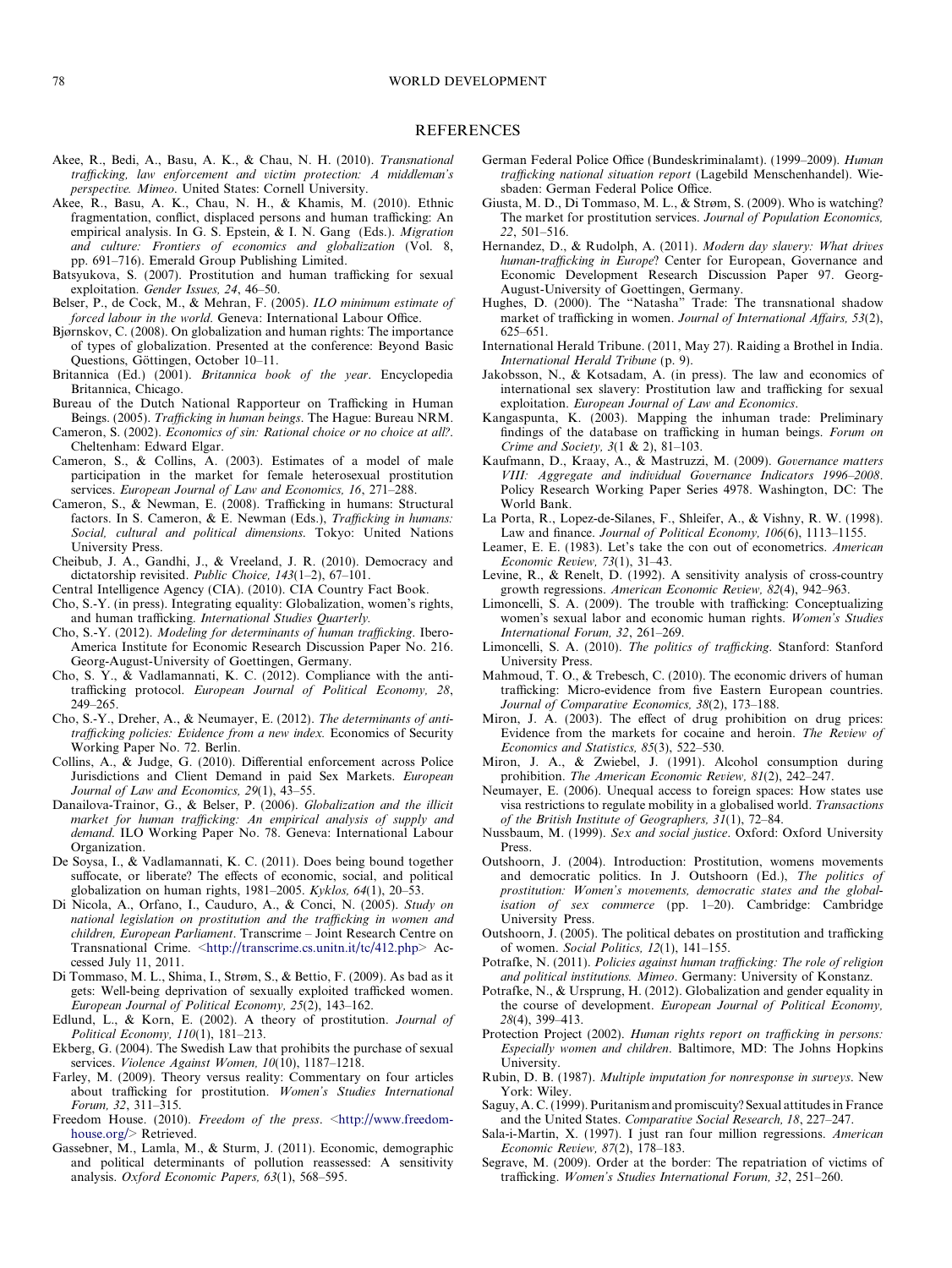<span id="page-12-0"></span>Schneider, F. (2005). Shadow economies around the world: What do we really know?. European Journal of Political Economy, 21(3), 598–642.

- Sturm, J., & de Haan, J. (2001). How robust is Sala-i-Martin's robustness analysis. Mimeo. The Netherlands: University of Groningen.
- Tyldum, G., & Brunovskis, A. (2005). Describing the unobserved: Methodological challenges. In F. Laczko (Ed.), Empirical studies on human trafficking in data and research on human trafficking: A global survey. Geneva: International Organization for Migration.
- United Nations Development Programme (UNDP). (2005 & 2010). Human Development Report. [<http://hdr.undp.org/en/reports/](http://www.hdr.undp.org/en/reports/)>Retrieved.
- United Nations Office on Drugs and Crime (UNODC) (2006). Global report on trafficking in persons. Vienna: UNODC.
- United Nations Office on Drugs and Crime (UNODC) (2009). Global report on trafficking in persons. Vienna: UNODC.
- United States Department of State (1999). Country report on human rights practice. Washington, DC: United States Department of State Publication.
- United States Department of State (2001). Trafficking in persons report, Office of the Undersecretary for Global Affairs. Washington, DC: United States Department of State Publication.
- World Bank (2010). World Development indicators. Washington, DC: The World Bank.

| Number<br>of sources | Index<br>ranking | Total number<br>of countries |
|----------------------|------------------|------------------------------|
| $0^a$                | 0(No)            | 24                           |
|                      | 1 (Very low)     | 29                           |
| $2 - 3$              | $2$ (Low)        | 27                           |
| $4 - 10$             | 3 (Medium)       | 50                           |
| $11 - 24$            | $4$ (High)       | 21                           |
| $25 - 40$            | 5 (Very high)    | 10                           |

## APPENDIX A. DEGREE OF HUMAN TRAFFICKING INFLOWS

Source: UNODC (2006, p. 118).<br><sup>a</sup>The Index does not explicitly specify a ranking for countries with no inflow of human trafficking.

## APPENDIX B. DISTRIBUTION OF COUNTRIES ACROSS CATEGORIES OF HUMAN TRAFFICKING INFLOWS

| Very high        | High               | Medium             | Low                | Very low                 |
|------------------|--------------------|--------------------|--------------------|--------------------------|
| Belgium          | Australia          | Albania            | Aruba              | Algeria                  |
| Germany          | Austria            | Argentina          | Bangladesh         | Bhutan                   |
| Greece           | Bosnia and         | Bahrain            | <b>Belize</b>      | <b>Brazil</b>            |
| <b>Israel</b>    | Herzegovina        | Benin              | Brunei Darussalam  | Burundi                  |
| Italy            | Cambodia           | Bulgaria           | Congo, Republic of | Chad                     |
| Japan            | Canada             | Burkina Faso       | Costa Rica         | Chile                    |
| Netherlands      | China              | Cameroon           | Ecuador            | Congo, Democratic        |
| Thailand         | Hong Kong, China   | Cote d'Ivoire      | Egypt              | Republic of              |
| Turkey           | <b>SAR</b>         | Croatia            | Haiti              | Djibouti                 |
| United States of | Taiwan Province of | Curacao            | Indonesia          | Dominica                 |
| America          | China              | Dominican Republic | Iraq               | Ethiopia                 |
|                  | Cyprus             | El Salvador        | Ireland            | Fiji                     |
|                  | Czech Republic     | Equatorial Guinea  | Kyrgyzstan         | Gambia                   |
|                  | Denmark            | Estonia            | Lao People's       | Georgia                  |
|                  | France             | Finland            | Democratic         | Honduras                 |
|                  | India              | Gabon              | Republic           | Jamaica                  |
|                  | Kosovo,            | Ghana              | Libyan Arab        | Liberia                  |
|                  | (Serbia and        | Guatemala          | Jamahiriya         | Malawi                   |
|                  | Montenegro)        | Hungary            | Luxembourg         | Maldives                 |
|                  | Pakistan           | Iceland            | Mali               | Morocco                  |
|                  | Poland             | Iran               | Niger              | Mozambique               |
|                  | Saudi Arabia       | Kazakhstan         | Oman               | Republic of              |
|                  | Spain              | Kenya              | Paraguay           | Moldova                  |
|                  | Switzerland        | Kuwait             | Romania            | Senegal                  |
|                  | <b>United Arab</b> | Latvia             | Slovenia           | Sierra Leone             |
|                  | Emirates           | Lebanon            | Sri Lanka          | Slovakia                 |
|                  | United Kingdom     | Lithuania          | Uganda             | Sudan                    |
|                  |                    | Macao, China SAR   | United Republic of | Tajikistan               |
|                  |                    | Malaysia           | Tanzania           | Trinidad and             |
|                  |                    | Mexico             | Uzbekistan         | Tobago                   |
|                  |                    | Myanmar            | Yemen              | Zambia                   |
|                  |                    | New Zealand        |                    | Zimbabwe                 |
|                  |                    |                    |                    | (continued on next page) |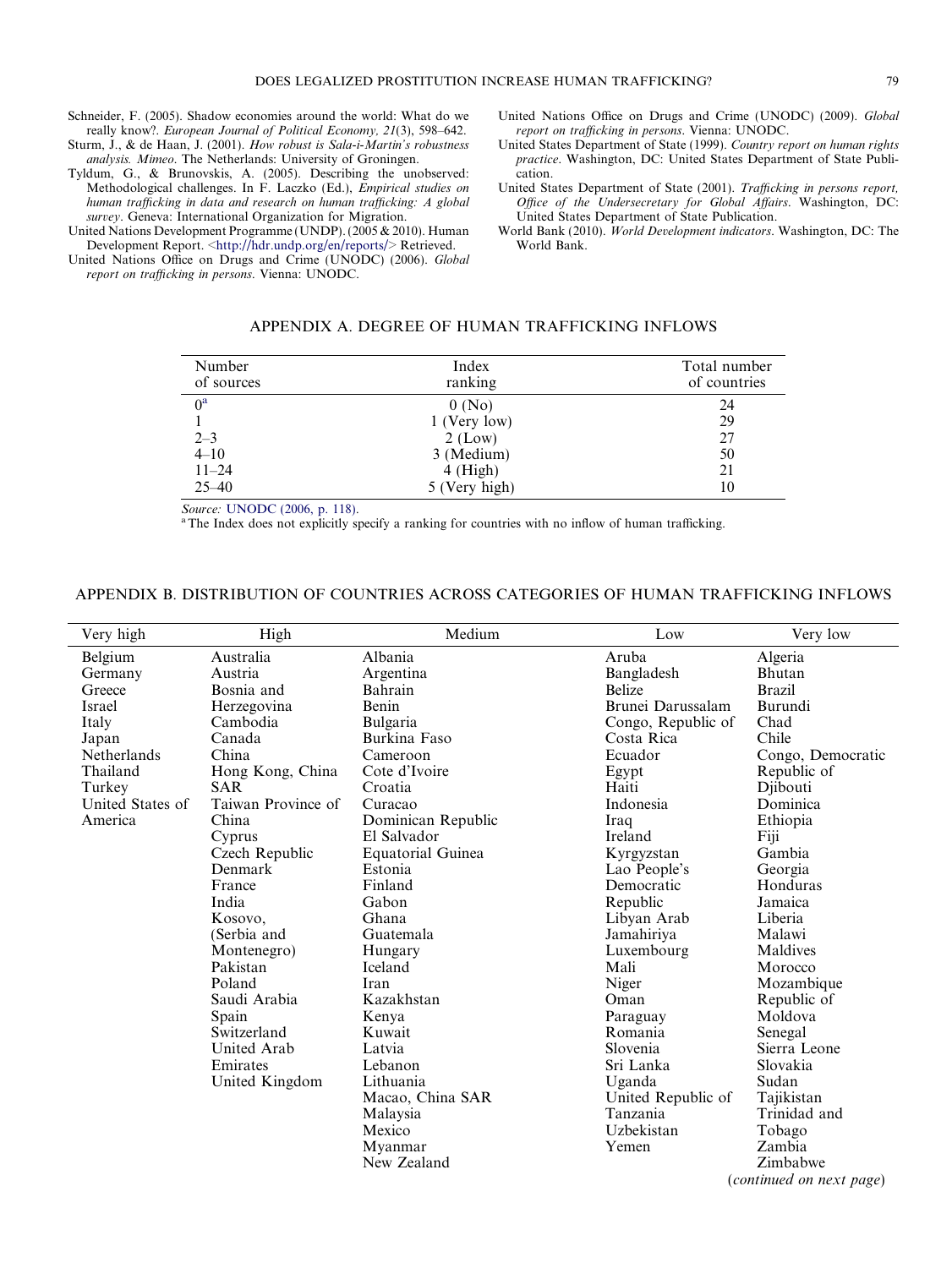#### <span id="page-13-0"></span>80 WORLD DEVELOPMENT

Appendix B.—Continued

| Very high | High | Medium                         | Low | Very low |
|-----------|------|--------------------------------|-----|----------|
|           |      | Nigeria                        |     |          |
|           |      | Norway                         |     |          |
|           |      | Panama                         |     |          |
|           |      | Philippines                    |     |          |
|           |      | Portugal                       |     |          |
|           |      | Qatar                          |     |          |
|           |      | Republic of Korea              |     |          |
|           |      | Russian Federation             |     |          |
|           |      | Serbia and Montenegro          |     |          |
|           |      | Singapore                      |     |          |
|           |      | South Africa                   |     |          |
|           |      | Sweden                         |     |          |
|           |      | Syrian Arab Republic           |     |          |
|           |      | The former                     |     |          |
|           |      | Yugoslav Republic of Macedonia |     |          |
|           |      | Togo                           |     |          |
|           |      | Ukraine                        |     |          |
|           |      | Venezuela                      |     |          |
|           |      | Viet Nam                       |     |          |

Source: [UNODC \(2006, p. 20\)](#page-12-0).

## APPENDIX C. PROSTITUTION REGIMES



Figure C1. Prostitution regimes. Source: US Department of State, Country Reports on Human Rights Practice (1999–2008) and various issues of CEDAW country reports.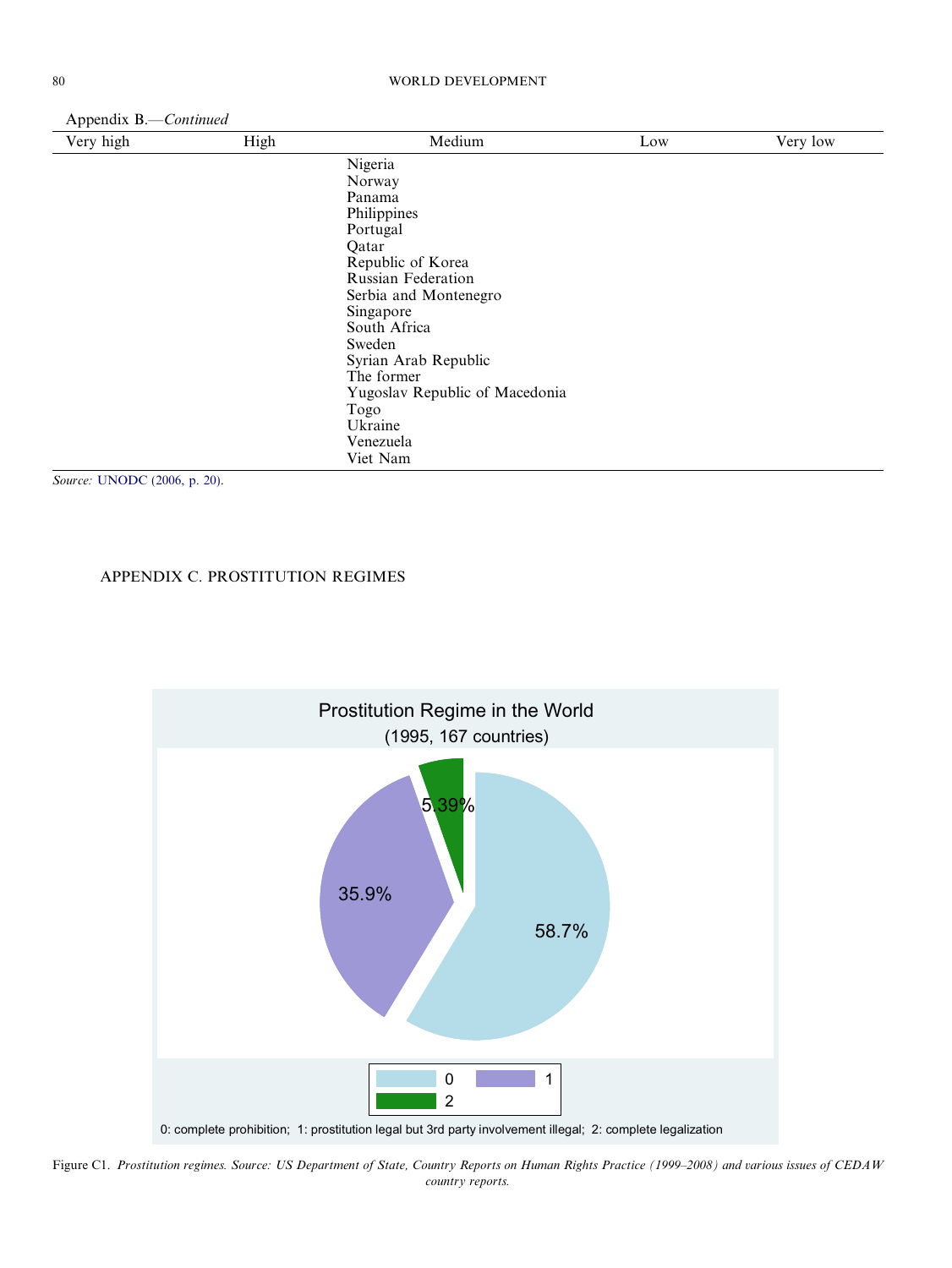| Variables                 | Mean  | Std. Dev. | Min     | Max   |
|---------------------------|-------|-----------|---------|-------|
|                           |       |           |         |       |
| Human trafficking inflows | 2.56  | 1.46      | 0.00    | 5.00  |
| Legal prostitution dummy  | 0.47  | 0.50      | 0.00    | 1.00  |
| Legal brothel dummy       | 0.07  | 0.26      | 0.00    | 1.00  |
| Rule of law               | 0.19  | 0.99      | $-1.57$ | 2.00  |
| (log) population          | 16.08 | 1.72      | 12.29   | 20.91 |
| (log) GDP per capita      | 8.90  | 1.05      | 6.92    | 10.83 |
| Democracy dummy           | 0.62  | 0.49      | 0.00    | 1.00  |
| (log) migrant stock       | 5.79  | 1.74      | 0.99    | 10.05 |
| Share of Catholics        | 33.94 | 38.40     | 0.00    | 97.30 |
| East Asia dummy           | 0.06  | 0.25      | 0.00    | 1.00  |
| Developing Europe dummy   | 0.15  | 0.36      | 0.00    | 1.00  |
| Latin America dummy       | 0.17  | 0.38      | 0.00    | 1.00  |
| MENA dummy                | 0.08  | 0.28      | 0.00    | 1.00  |
| South Asia dummy          | 0.03  | 0.16      | 0.00    | 1.00  |
| Sub-Sahara Africa dummy   | 0.10  | 0.30      | 0.00    | 1.00  |

## APPENDIX D. DESCRIPTIVE STATISTICS (ESTIMATION SAMPLE, [TABLE 1,](#page-4-0) COLUMN 8)

### APPENDIX E. SOURCES AND DEFINITIONS

| Variables                        | Definition                                                                                                                                                                                                                         | Source                                                             |
|----------------------------------|------------------------------------------------------------------------------------------------------------------------------------------------------------------------------------------------------------------------------------|--------------------------------------------------------------------|
| Human trafficking inflows        | Reported incidences of human trafficking inflows. Score 0 (no<br>flows) and 5 (very high flows)                                                                                                                                    | <b>UNODC</b> (2006)                                                |
| Legal prostitution dummy         | Dummy indicating whether or not a country allows<br>prostitution. 1 being legal and 0 otherwise                                                                                                                                    | US Dept. of State<br>$(1999 - 2008)$                               |
| Legal brothel dummy              | Dummy indicating whether or not a country allows brothel/<br>pimping. 1 being legal and 0 otherwise                                                                                                                                | US Dept. of State<br>$(1999 - 2008)$                               |
| Rule of law                      | Index in the range of $-2.5$ to 2.5, with higher values<br>corresponding to better outcomes                                                                                                                                        | Kaufmann et al.<br>(2009)                                          |
| (log) population                 | Log of a country's total population                                                                                                                                                                                                | World Bank (2011)                                                  |
| (log) GDP per capita             | Log of GDP per capita, PPP (constant 2005 international \$)                                                                                                                                                                        | World Bank (2011)                                                  |
| Democracy dummy                  | Indicates whether multiple parties are legally allowed and exist<br>outside the regime front, and whether the selection of the<br>executive and the legislature involve an either direct or indirect<br>mandate from an electorate | Cheibub et al. (2010)                                              |
| (log) migrant stock              | Stock of migrants                                                                                                                                                                                                                  | <b>UNDP</b> (2010)                                                 |
| Share of Catholics               | Share of Catholics in overall population                                                                                                                                                                                           | Encyclopedia<br><b>Britannica Book</b><br>(2001)                   |
| Regional dummies                 | Dummies for the regions East Asia dummy, Developing<br>Europe, Latin America, Middle East and North Africa<br>(MENA), South Asia and Sub-Sahara Africa                                                                             | World Bank (2010)                                                  |
| Media Freedom                    | Freedom of the Press Index. Score $0$ (best) to $100$ (worst)                                                                                                                                                                      | Freedom House<br>(2009)                                            |
| Tourism inflows                  | Annual number of foreign visitors in a country                                                                                                                                                                                     | World Bank (2011)                                                  |
| Share of Protestants             | Share of Protestants in overall population                                                                                                                                                                                         | Encyclopedia<br>Britannica Book<br>(2001)                          |
| Share of Muslims                 | Share of Muslims in overall population                                                                                                                                                                                             | Encyclopedia<br><b>Britannica Book</b><br>(2001)                   |
| Urbanization<br>Trade (% of GDP) | Share of a country's population living in cities<br>Trade in percent of GDP                                                                                                                                                        | World Bank (2011)<br>World Bank (2011)<br>(continued on next page) |